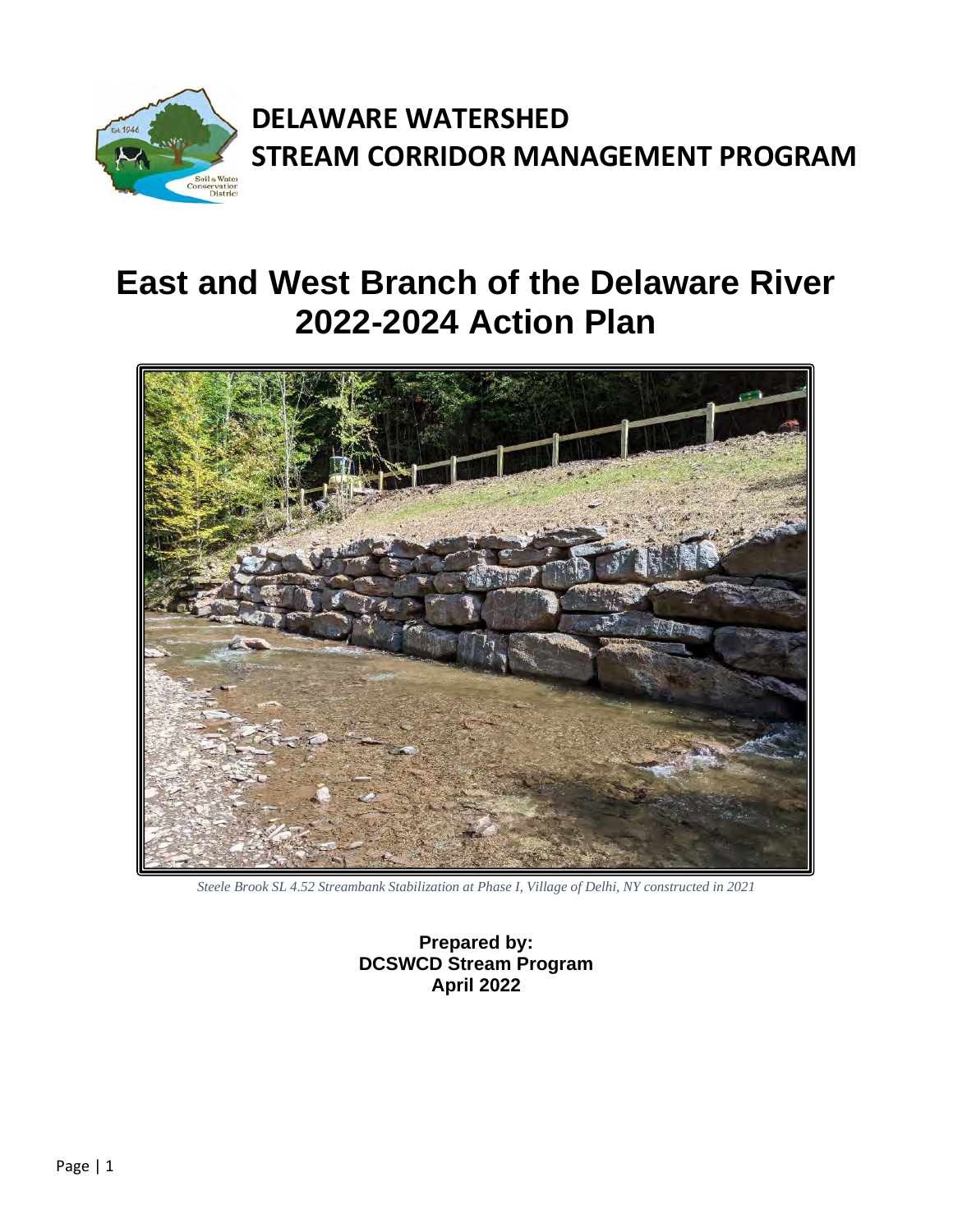## Table of Contents

| А.        |                                                                                                    |                                                                                                                                                                                                                                                                                                                                                                                                                                                                                                                                                                                                                                                                                                                                                                                                                                                                                                                                 |
|-----------|----------------------------------------------------------------------------------------------------|---------------------------------------------------------------------------------------------------------------------------------------------------------------------------------------------------------------------------------------------------------------------------------------------------------------------------------------------------------------------------------------------------------------------------------------------------------------------------------------------------------------------------------------------------------------------------------------------------------------------------------------------------------------------------------------------------------------------------------------------------------------------------------------------------------------------------------------------------------------------------------------------------------------------------------|
|           |                                                                                                    |                                                                                                                                                                                                                                                                                                                                                                                                                                                                                                                                                                                                                                                                                                                                                                                                                                                                                                                                 |
| C.        |                                                                                                    |                                                                                                                                                                                                                                                                                                                                                                                                                                                                                                                                                                                                                                                                                                                                                                                                                                                                                                                                 |
|           |                                                                                                    |                                                                                                                                                                                                                                                                                                                                                                                                                                                                                                                                                                                                                                                                                                                                                                                                                                                                                                                                 |
|           |                                                                                                    |                                                                                                                                                                                                                                                                                                                                                                                                                                                                                                                                                                                                                                                                                                                                                                                                                                                                                                                                 |
|           |                                                                                                    |                                                                                                                                                                                                                                                                                                                                                                                                                                                                                                                                                                                                                                                                                                                                                                                                                                                                                                                                 |
|           |                                                                                                    |                                                                                                                                                                                                                                                                                                                                                                                                                                                                                                                                                                                                                                                                                                                                                                                                                                                                                                                                 |
|           |                                                                                                    |                                                                                                                                                                                                                                                                                                                                                                                                                                                                                                                                                                                                                                                                                                                                                                                                                                                                                                                                 |
|           |                                                                                                    |                                                                                                                                                                                                                                                                                                                                                                                                                                                                                                                                                                                                                                                                                                                                                                                                                                                                                                                                 |
|           |                                                                                                    |                                                                                                                                                                                                                                                                                                                                                                                                                                                                                                                                                                                                                                                                                                                                                                                                                                                                                                                                 |
|           |                                                                                                    |                                                                                                                                                                                                                                                                                                                                                                                                                                                                                                                                                                                                                                                                                                                                                                                                                                                                                                                                 |
|           |                                                                                                    |                                                                                                                                                                                                                                                                                                                                                                                                                                                                                                                                                                                                                                                                                                                                                                                                                                                                                                                                 |
|           |                                                                                                    |                                                                                                                                                                                                                                                                                                                                                                                                                                                                                                                                                                                                                                                                                                                                                                                                                                                                                                                                 |
| А.        |                                                                                                    |                                                                                                                                                                                                                                                                                                                                                                                                                                                                                                                                                                                                                                                                                                                                                                                                                                                                                                                                 |
| <b>B.</b> |                                                                                                    |                                                                                                                                                                                                                                                                                                                                                                                                                                                                                                                                                                                                                                                                                                                                                                                                                                                                                                                                 |
| C.        |                                                                                                    |                                                                                                                                                                                                                                                                                                                                                                                                                                                                                                                                                                                                                                                                                                                                                                                                                                                                                                                                 |
| D.        |                                                                                                    |                                                                                                                                                                                                                                                                                                                                                                                                                                                                                                                                                                                                                                                                                                                                                                                                                                                                                                                                 |
| E.        |                                                                                                    |                                                                                                                                                                                                                                                                                                                                                                                                                                                                                                                                                                                                                                                                                                                                                                                                                                                                                                                                 |
|           |                                                                                                    |                                                                                                                                                                                                                                                                                                                                                                                                                                                                                                                                                                                                                                                                                                                                                                                                                                                                                                                                 |
| А.        |                                                                                                    |                                                                                                                                                                                                                                                                                                                                                                                                                                                                                                                                                                                                                                                                                                                                                                                                                                                                                                                                 |
|           |                                                                                                    |                                                                                                                                                                                                                                                                                                                                                                                                                                                                                                                                                                                                                                                                                                                                                                                                                                                                                                                                 |
| <b>B.</b> |                                                                                                    |                                                                                                                                                                                                                                                                                                                                                                                                                                                                                                                                                                                                                                                                                                                                                                                                                                                                                                                                 |
| C.        | ENHANCE THE IMPLEMENTATION OF CREP ON NYC WATERSHED CROPLAND AND EXPLORE LONG - TERM CREP CONTRACT |                                                                                                                                                                                                                                                                                                                                                                                                                                                                                                                                                                                                                                                                                                                                                                                                                                                                                                                                 |
|           |                                                                                                    |                                                                                                                                                                                                                                                                                                                                                                                                                                                                                                                                                                                                                                                                                                                                                                                                                                                                                                                                 |
|           |                                                                                                    |                                                                                                                                                                                                                                                                                                                                                                                                                                                                                                                                                                                                                                                                                                                                                                                                                                                                                                                                 |
| А.        |                                                                                                    |                                                                                                                                                                                                                                                                                                                                                                                                                                                                                                                                                                                                                                                                                                                                                                                                                                                                                                                                 |
| В.        |                                                                                                    |                                                                                                                                                                                                                                                                                                                                                                                                                                                                                                                                                                                                                                                                                                                                                                                                                                                                                                                                 |
| C.        |                                                                                                    |                                                                                                                                                                                                                                                                                                                                                                                                                                                                                                                                                                                                                                                                                                                                                                                                                                                                                                                                 |
| D.        |                                                                                                    |                                                                                                                                                                                                                                                                                                                                                                                                                                                                                                                                                                                                                                                                                                                                                                                                                                                                                                                                 |
| F.        |                                                                                                    |                                                                                                                                                                                                                                                                                                                                                                                                                                                                                                                                                                                                                                                                                                                                                                                                                                                                                                                                 |
| G.        |                                                                                                    |                                                                                                                                                                                                                                                                                                                                                                                                                                                                                                                                                                                                                                                                                                                                                                                                                                                                                                                                 |
| Η.        |                                                                                                    |                                                                                                                                                                                                                                                                                                                                                                                                                                                                                                                                                                                                                                                                                                                                                                                                                                                                                                                                 |
| ı.        |                                                                                                    |                                                                                                                                                                                                                                                                                                                                                                                                                                                                                                                                                                                                                                                                                                                                                                                                                                                                                                                                 |
| J.        |                                                                                                    |                                                                                                                                                                                                                                                                                                                                                                                                                                                                                                                                                                                                                                                                                                                                                                                                                                                                                                                                 |
| К.        |                                                                                                    |                                                                                                                                                                                                                                                                                                                                                                                                                                                                                                                                                                                                                                                                                                                                                                                                                                                                                                                                 |
|           |                                                                                                    |                                                                                                                                                                                                                                                                                                                                                                                                                                                                                                                                                                                                                                                                                                                                                                                                                                                                                                                                 |
| L.        |                                                                                                    |                                                                                                                                                                                                                                                                                                                                                                                                                                                                                                                                                                                                                                                                                                                                                                                                                                                                                                                                 |
| М.        |                                                                                                    |                                                                                                                                                                                                                                                                                                                                                                                                                                                                                                                                                                                                                                                                                                                                                                                                                                                                                                                                 |
|           | <b>B.</b><br>Α.<br>А.<br>В.<br>C.<br>D.                                                            | DELAWARE WATERSHED STREAM MANAGEMENT IMPLEMENTATION PROGRAM GRANT (SMIP)4<br>STREAM CORRIDOR MANAGEMENT PLANS FOR NON-AGRICULTURAL RIPARIAN LANDOWNER STEWARDSHIP ACTION ITEMS 14<br>IMPLEMENT A CREP/CSBI RIPARIAN BUFFER PILOT PROGRAM ON NON-AGRICULTURAL LANDS WITH THE USDA CONSERVATION<br>INTEGRATION OF THE STREAM CORRIDOR MANAGEMENT PROGRAM AND THE WATERSHED AGRICULTURAL PROGRAM ACTION<br>ITEMS24<br>PROVIDE TECHNICAL SUPPORT TO THE USDA CONSERVATION RESERVE ENHANCEMENT PROGRAM (CREP) ACTION ITEMS  25<br>STREAM CORRIDOR MANAGEMENT PROGRAM TECHNICAL ASSISTANCE AND GENERAL SUPPORT26<br>PROVIDE ASSISTANCE TO COMMUNITY WATERSHED GROUPS/ASSOCIATIONS AND GOVERNMENT ENTITIES ACTION ITEMS 26<br>PROVIDE ANNUAL FLOODPLAIN DEVELOPMENT PERMIT TRAINING FOR MUNICIPAL OFFICIALS ACTION ITEMS  27<br>DEVELOP A PROCESS FOR UPDATING THE EAST AND WEST BRANCH DELAWARE RIVER STREAM CORRIDOR MANAGEMENT PLAN |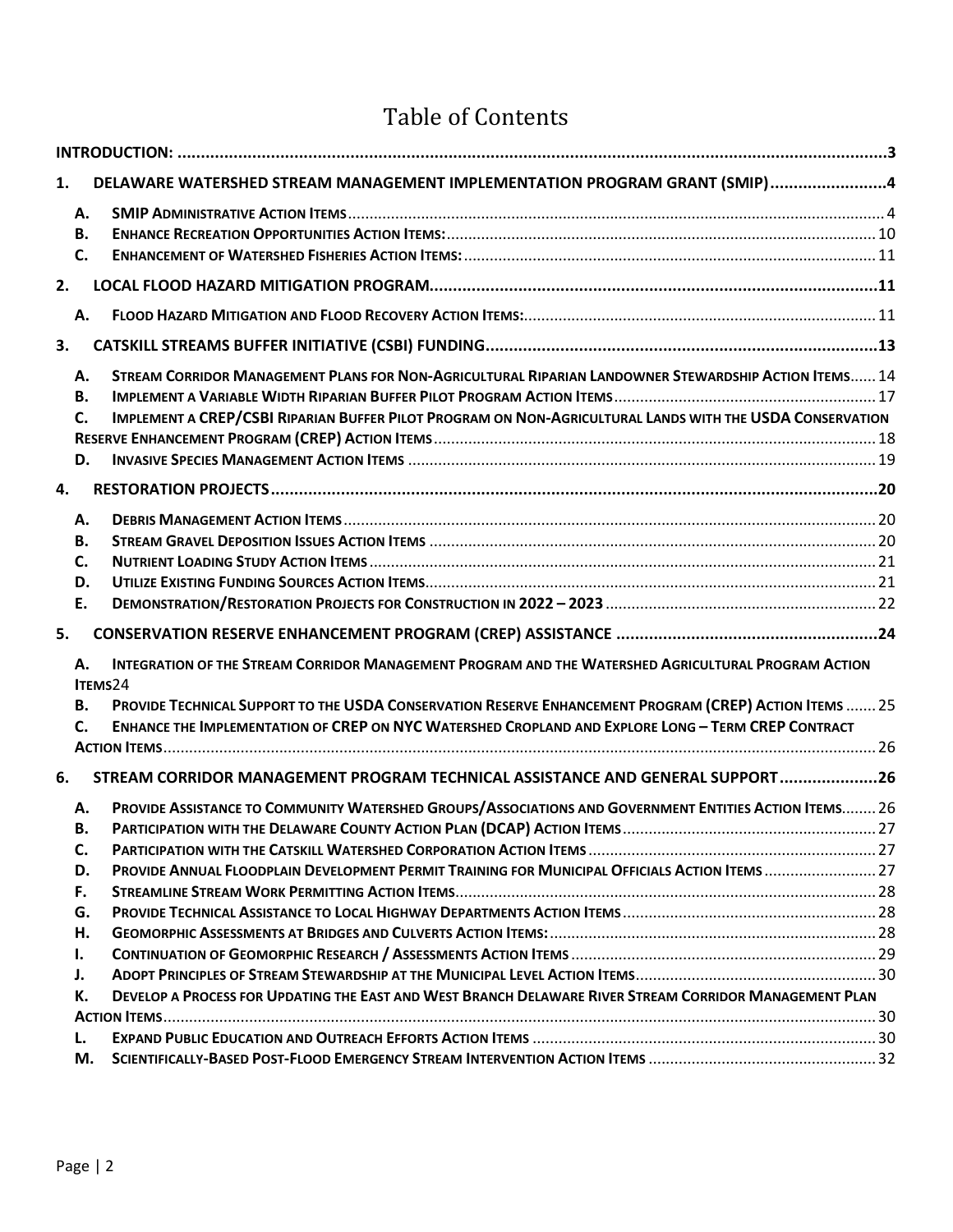## <span id="page-2-0"></span>**Introduction:**

A comprehensive Stream Corridor Management Plan (SCMP) for the West Branch Delaware River was completed in 2005 and the East Branch Delaware River (EBDR) was completed in December 2007 by the Delaware County Soil & Water Conservation District (DCSWCD) Stream Corridor Management Program, Department of Environmental Protection (DEP), and Delaware County Planning Department (DCPD). Since their adoption, DCSWCD in partnership with DCPD and DEP have been implementing the 36 recommendations contained in the two plans following priorities established in the Action Plan for each basin. This Action Plan combines the previously separate Action Plans for each basin into one Action Plan for the entire upper Delaware Watershed within the New York City water supply watershed.

During the development of the West and East Branch Delaware River SCMPs, a Project Advisory Committee (PAC) was formed to represent the interests of local officials, residents, businesses, and agencies living and working in the Cannonsville and Pepacton Reservoir watersheds. The PAC assisted in the preparation of the SCMP recommendations and is now working collaboratively to guide the Stream Corridor Management Program (SCMPr) in the implementation of the recommendations.

In the implementation of the SCMPs, the PAC consists of all supervisors, mayors or their designated representatives. The PAC members have been instrumental in the development of program rules and selection of projects to be funded. In addition, the PAC has provided guidance to this SWCD as we move forward in our Flood Hazard Mitigation program.

The implementation of the recommendations shall be accomplished through the following program elements:

- Delaware Watershed Stream Management Implementation Program Grant (SMIP)
- Local Flood Hazard Mitigation Program (LFHMP)
- Catskill Stream Buffer Initiative (CSBI) Funding
- Restoration Project Funding
- Conservation Reserve Enhancement Program (CREP) Assistance
- Stream Corridor Management Program Technical Assistance and General Support

In 2022-2024, some action items within the Delaware Action Plan may be impacted by the COVID-19 policies and guidelines. Delaware County SWCD will continue to follow the guidance from New York State, the US Federal government, local county government, and the Delaware County Soil and Water Conservation District's policies to stop the spread of the COVID-19 virus.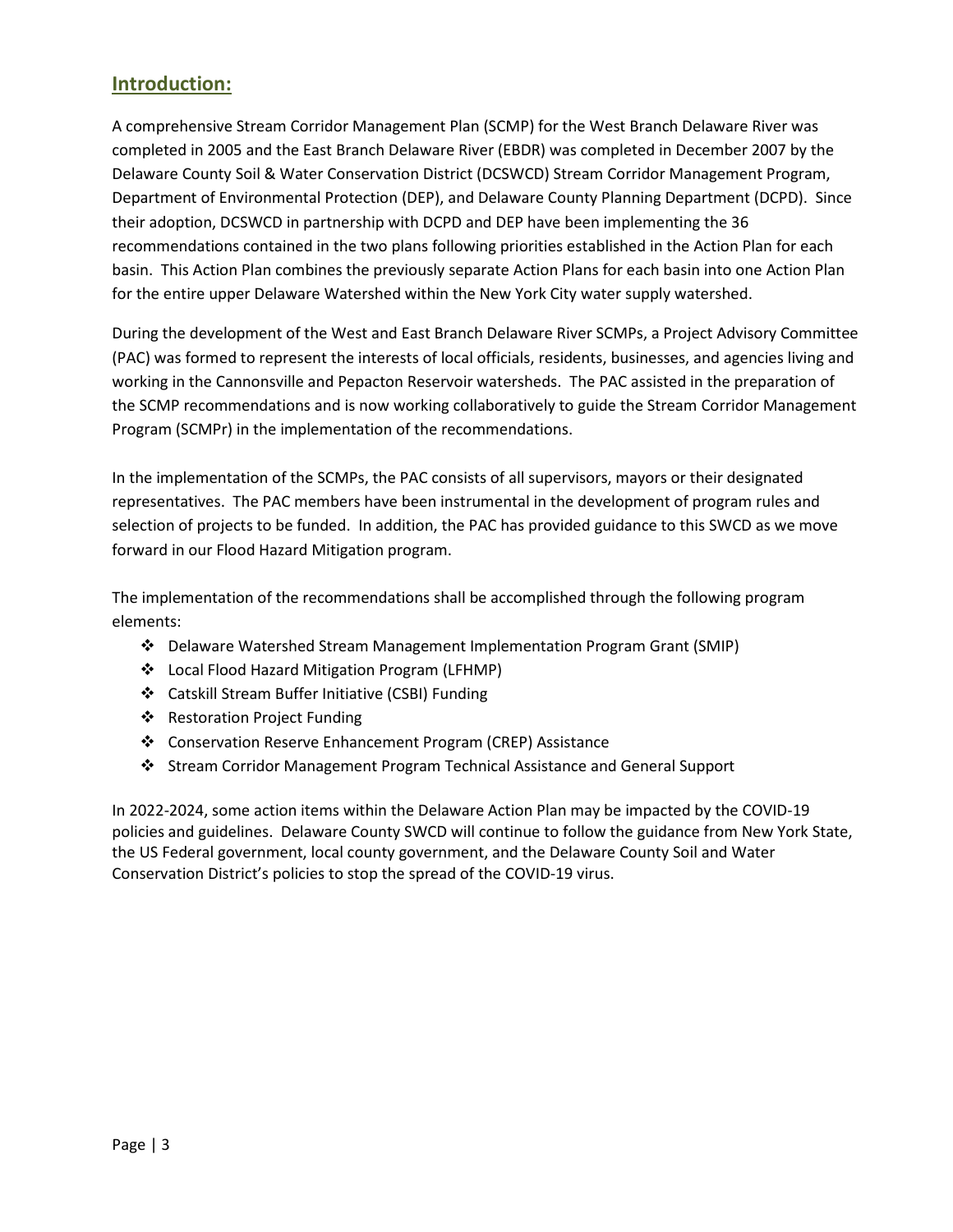## <span id="page-3-0"></span>**1. Delaware Watershed Stream Management Implementation Program Grant (SMIP)**

The Delaware Watershed Stream Management Implementation Program (SMIP) grants, established in 2010, fund eligible stream and floodplain water quality protection construction projects and programs that advance the Stream Management Plan recommendations for municipalities that have adopted the Stream Corridor Management Plan and signed a Memorandum of Agreement with the Delaware County Soil and Water Conservation District.

The SMIP grant funds are typically offered through an annual application process with grants targeted to fulfill the SCMPr priorities and the recommendations of the stream management plans. The following section reviews the proposed Action Items related to the administrative aspects of the SMIP.

#### <span id="page-3-1"></span>**A. SMIP Administrative Action Items**

- **1. Update the grant application, review and award process for SMIP. (SCMPr Staff, DEP, PAC)**
	- **Schedule SMIP grant round 2021**
		- **i. Pre-applications: March 1, 2021. Received 24 applications**
		- **ii. Site Visits: April 16, 23 and 28, 2021**
		- **iii. Formal applications: July 9, 2021. Received 17 applications**
		- **iv. Scoring committee: September 24, 2021**
		- **v. Project Advisory Committee (PAC) members met on March 24, 2022 and recommended to combine all existing SMIP projects with the current SMIP grants applications and implement the projects until all funding has been expended in the current Stream Program's DEL-436 contract with NYC DEP. Any projects that are unable to be funded will be placed on a contingent list and will be monitored for any changes while in search for outside funding.**
		- **vi. Continue to implement awarded projects in 2022-2024.**
	- **Continue an open enrollment for Local Flood Analysis-generated projects**
- **2. Maintain information on the status of awarded grants and future grant rounds through the Catskillstreams.org website. (SCMPr Staff, DEP)**
- **3. Regularly prepare and distribute press releases on the accomplishments of the recipients of SMIP grants. (SCMPr Staff, grant recipients)**
- **4. Expand the scope of the SMIP grant funding to support flood hazard mitigation projects identified through the Local Flood Analysis (LFA) under the Local Flood Mitigation Program (LFHMP).**
- **5. Create opportunities for the delegation of project design tasks to grant recipients, their consultants or consultants to DCSWCD.**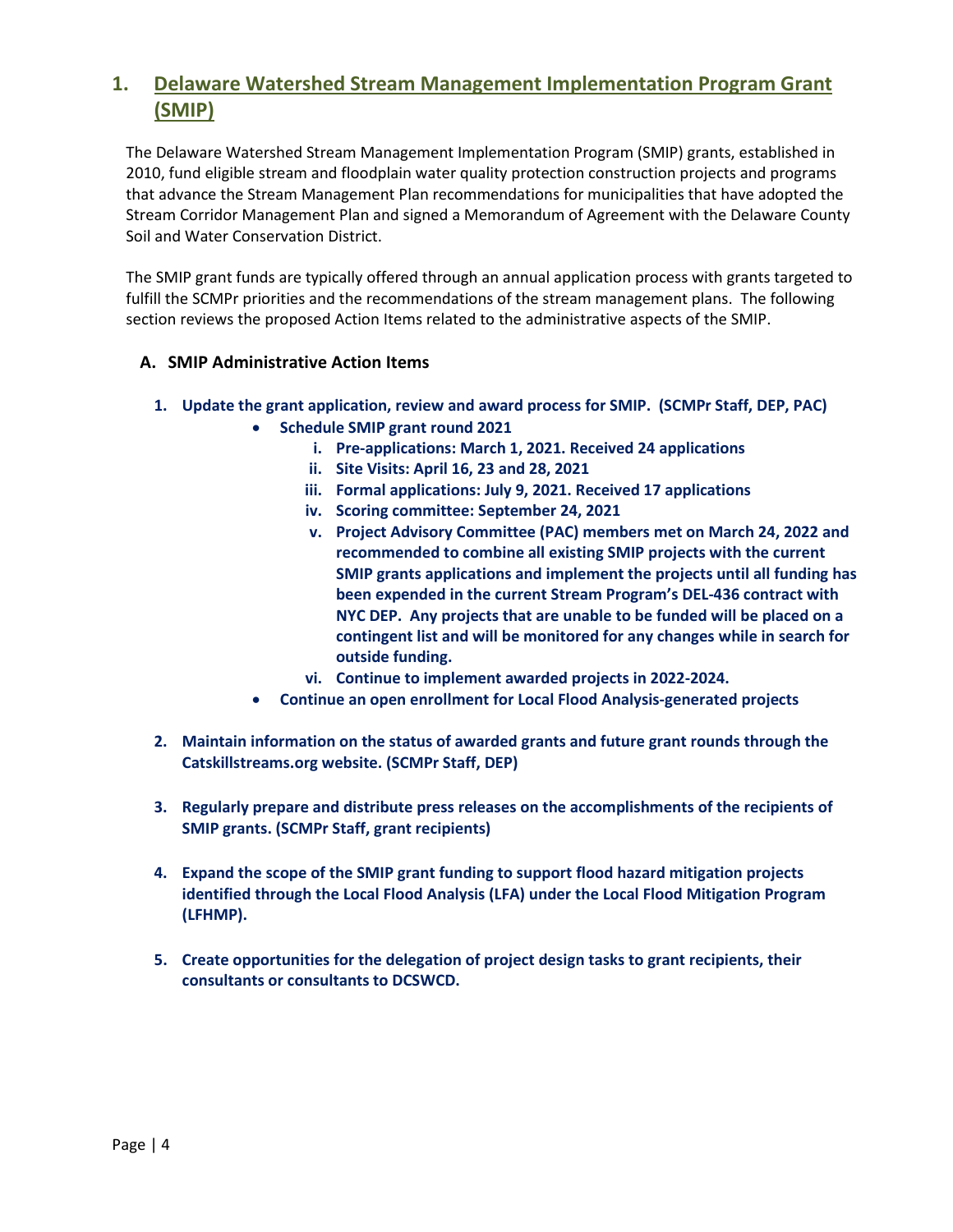## **2022-2024 SMIP grants are listed below:**

| <b>Recreation and Habitat Improvements</b> |                                  |                                                           |                  |                                           |                                  |                                 |  |  |
|--------------------------------------------|----------------------------------|-----------------------------------------------------------|------------------|-------------------------------------------|----------------------------------|---------------------------------|--|--|
| <b>Project Title</b>                       | <b>Applicant</b>                 | <b>Project Description</b>                                | Length<br>(feet) | <b>Scheduled for</b><br><b>Completion</b> | <b>Funding</b><br><b>Awarded</b> | <b>Status</b>                   |  |  |
| Arkville Recreational<br>Trail             | <b>Water Discovery</b><br>Center | Construction of trail along<br>East Branch Delaware River | ---              | December<br>2023                          | \$130,350                        | <b>Pending SMIP</b><br>contract |  |  |

|                                                                     | Highway/Infrastructure<br><b>Stream Channel / Stream Bank Stabilization</b> |                                                                               |        |                                         |                        |                                                                        |  |  |  |  |
|---------------------------------------------------------------------|-----------------------------------------------------------------------------|-------------------------------------------------------------------------------|--------|-----------------------------------------|------------------------|------------------------------------------------------------------------|--|--|--|--|
| <b>Project Title</b>                                                | <b>Applicant</b>                                                            | <b>Project Description</b>                                                    | Length | <b>Scheduled for</b>                    | <b>Funding Awarded</b> | <b>Status</b>                                                          |  |  |  |  |
|                                                                     |                                                                             |                                                                               | (feet) | <b>Completion</b>                       |                        |                                                                        |  |  |  |  |
| <b>Pines Brook</b><br>Streambed<br>Stabilization                    | <b>Town of Walton</b>                                                       | Streambed stabilization<br>with grade control                                 | 600    | <b>Monitor Only</b>                     |                        | <b>Installed Monitor</b><br>cross sections<br>2020                     |  |  |  |  |
| <b>Tributary Grade</b><br><b>Control Structures</b>                 | Village of<br>Walton                                                        | <b>Utility Crossing #6: West</b><br>Brook at East St. Bridge                  | 150    | June 15, 2022-<br>September 30,<br>2022 | \$51,950               | Partially constructed<br>but postponed due<br>to high water in<br>2021 |  |  |  |  |
| <b>Tributary Grade</b><br><b>Control Structures</b>                 | Village of<br>Walton                                                        | <b>Utility Crossing Sites #8:</b><br>West Brook-Delaware St.<br><b>Bridge</b> | 90     | December 2022                           | \$60,000               | 60% Design                                                             |  |  |  |  |
| <b>West Brook</b><br>Streambank<br>Stabilization at<br>Village Well | Village of<br>Walton                                                        | <b>Bank Protection at Village</b><br>Well                                     | 200    | December 2022                           | \$137,929              | <b>Pending SMIP</b><br>contract. Survey in<br>summer 2022              |  |  |  |  |
| <b>West Branch Bank</b><br><b>Stabilization at Fair</b><br>Grounds  | Village of<br>Walton                                                        | Streambank restoration<br>on steep embankment                                 | 250    | December 2022                           | \$289,333              | <b>Pending SMIP</b><br>contract.<br><b>Additional Survey</b><br>2022   |  |  |  |  |
| <b>Coles Clove</b><br><b>Streambank Repair</b><br>& Reinforcement   | Town of<br>Hamden                                                           | Repair road shoulder                                                          | 90     | December 2022                           | \$141,400              | <b>Pending SMIP</b><br>contract. Survey in<br>spring 2022              |  |  |  |  |
| Little Red Kill<br>Streambank<br>Stabilization                      | Town of<br>Middletown                                                       | <b>Streambank Stabilization</b><br>along road embankment                      |        | December 2023                           | \$236,000              | <b>Pending SMIP</b><br>contract.<br>Survey in summer<br>2022           |  |  |  |  |
| Dingle Hill Stream<br>Restoration                                   | <b>Town of Andes</b>                                                        | Streambank restoration<br>on steep embankment                                 | 150    | December 2023                           | \$114,500              | <b>Pending SMIP</b><br>contract. Survey in<br>summer 2022              |  |  |  |  |
| Hamden Hill Road<br><b>Stream Restoration</b>                       | <b>Town of Delhi</b>                                                        | Culvert replacement and<br>repair of streambank<br>along road embankment      | 600    | December 2023                           | \$260,000              | <b>Pending SMIP</b><br>contract. Survey in<br>summer 2022              |  |  |  |  |
| Dryden Brook Bank<br>Reinforcement                                  | Town of<br><b>Tompkins</b>                                                  | Streambank restoration<br>on steep embankment                                 |        | December 2023                           | \$73,900               | <b>Pending SMIP</b><br>contract. Survey in<br>summer 2022              |  |  |  |  |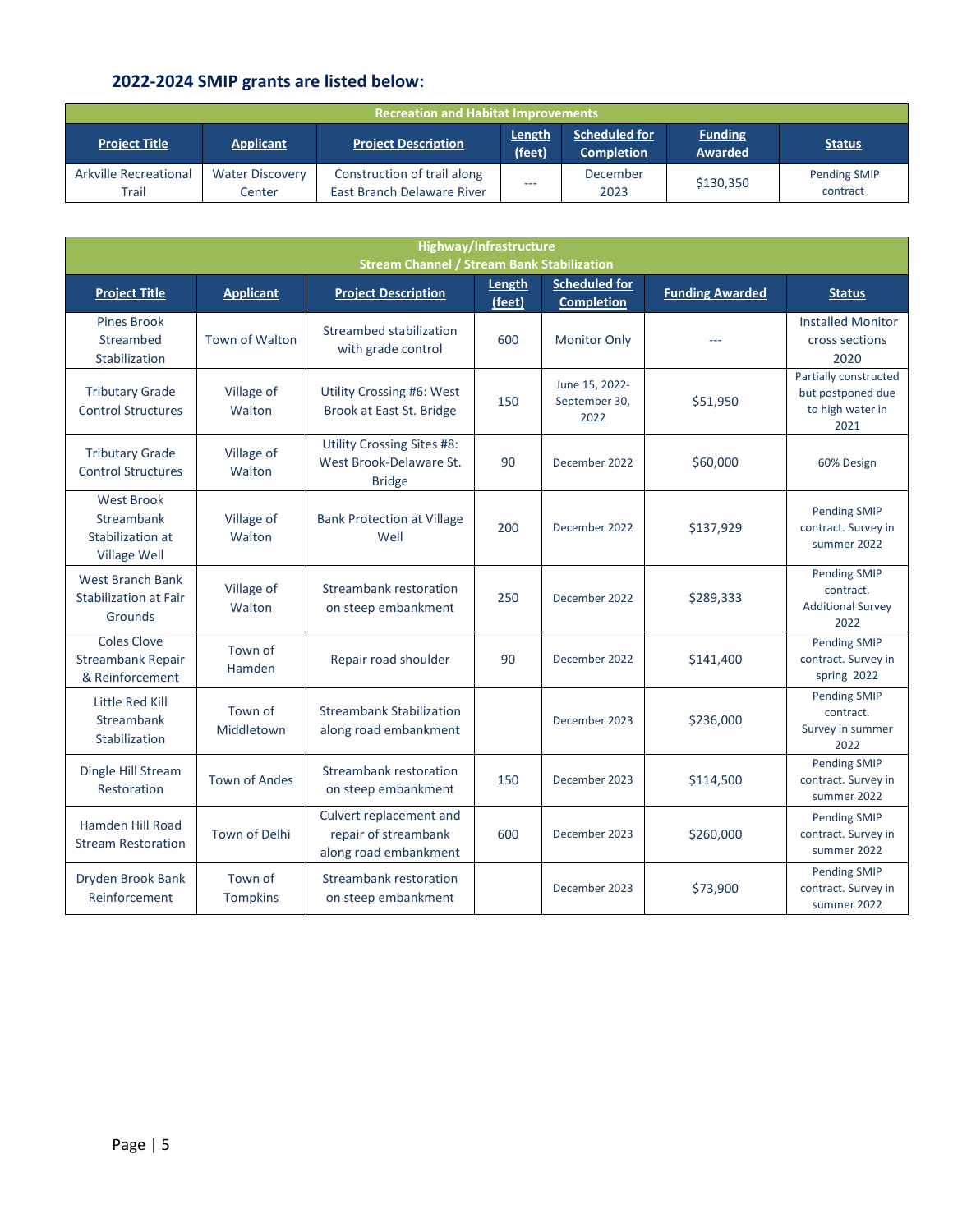|                                           | <b>Planning and Assessment</b> |                                            |                  |                                           |                                  |                                  |  |  |  |
|-------------------------------------------|--------------------------------|--------------------------------------------|------------------|-------------------------------------------|----------------------------------|----------------------------------|--|--|--|
| <b>Project Title</b>                      | <b>Applicant</b>               | <b>Project Description</b>                 | Length<br>(feet) | <b>Scheduled for</b><br><b>Completion</b> | <b>Funding</b><br><b>Awarded</b> | <b>Status</b>                    |  |  |  |
| <b>Carrol Hill Culvert</b><br>Replacement | Town of<br><b>Tompkins</b>     | Engineer design for culvert<br>replacement | --               | 2022-2023                                 | \$30,000                         | Design in Progress<br>with DCDPW |  |  |  |
| John Tuttle Culvert<br>Replacement        | Town of<br>Middletown          | Engineer design for culvert<br>replacement | --               | 2022-2023                                 | \$30,000                         | Design in Progress<br>with DCDPW |  |  |  |

|                                                                                                                                 | <b>Structure Replacement / Consultant Projects</b> |                                                             |                  |                                           |                                 |                                  |  |  |  |  |
|---------------------------------------------------------------------------------------------------------------------------------|----------------------------------------------------|-------------------------------------------------------------|------------------|-------------------------------------------|---------------------------------|----------------------------------|--|--|--|--|
| <b>Project Title</b>                                                                                                            | Applicant                                          | <b>Project Description</b>                                  | Length<br>(feet) | <b>Scheduled for</b><br><b>Completion</b> | <b>Funding</b><br>Awarded       | <b>Status</b>                    |  |  |  |  |
| Steele Brook Bridge<br>Redesign at<br>Woolerton St.                                                                             | Village of Delhi                                   | Design only for the<br>replacement of the bridge            | ---              | December<br>2023                          | \$100,000                       | <b>Pending SMIP</b><br>contract. |  |  |  |  |
| <b>Chambers Hollow</b><br><b>Restoration &amp;</b><br><b>Culvert Replacement</b>                                                | Town of<br><b>Hamden</b>                           | Replacement of culvert and<br>stream channel restoration    | 260              | December<br>2024                          | \$431,200                       | <b>Pending SMIP</b><br>contract  |  |  |  |  |
| <b>Crystal Creek Culvert</b><br>Replacement                                                                                     | Town of<br><b>Hamden</b>                           | Replacement of deteriorated<br>culvert and headwall failure | 70               | December<br>2024                          | \$300,000                       | <b>Pending SMIP</b><br>contract  |  |  |  |  |
| <b>State Road Bridge</b><br><b>Replacement of Timber</b><br><b>Town of Andes</b><br>Bridge with headwall failure<br>Replacement |                                                    | 80                                                          | December<br>2024 | \$400,270                                 | <b>Pending SMIP</b><br>contract |                                  |  |  |  |  |

| <b>Debris Removal</b>                     |                             |                                                                                        |                  |                                    |                           |                      |  |  |
|-------------------------------------------|-----------------------------|----------------------------------------------------------------------------------------|------------------|------------------------------------|---------------------------|----------------------|--|--|
| <b>Project Title</b>                      | <b>Applicant</b>            | <b>Project Description</b>                                                             | Length<br>(feet) | Scheduled for<br><b>Completion</b> | <b>Funding</b><br>Awarded | <b>Status</b>        |  |  |
| Mill Brook Road<br>Debris Removal         | Town of<br>Hardenburgh      | Remove trees that could<br>mobilize and plug bridge<br>downstream                      |                  | On Hold                            | \$100,000                 | Pending DEP Approval |  |  |
| <b>Binnekill Stream</b><br>Debris Removal | Village of<br>Margaretville | Remove trees and debris<br>from the Binnekill to<br>enhance stream channel<br>capacity |                  | On Hold                            | \$38,200                  | Pending DEP Approval |  |  |

|                                     | <b>Equipment</b> |                            |                  |                                           |                           |                                                             |  |  |  |
|-------------------------------------|------------------|----------------------------|------------------|-------------------------------------------|---------------------------|-------------------------------------------------------------|--|--|--|
| <b>Project Title</b>                | <b>Applicant</b> | <b>Project Description</b> | Length<br>(feet) | <b>Scheduled for</b><br><b>Completion</b> | <b>Funding</b><br>Awarded | <b>Status</b>                                               |  |  |  |
| De-Watering pumps<br>& equipment    | Town of Walton   | Purchase pumps and hoses   | ---              | December<br>2022                          | \$5,056                   | <b>Pending SMIP</b><br>contract. Purchase<br>scheduled 2022 |  |  |  |
| Pump to Aide<br>Culvert replacement | Town of Bovina   | Purchase pumps and hoses   | ---              | December<br>2022                          | \$1,959                   | <b>Pending SMIP</b><br>contract. Purchase<br>scheduled 2022 |  |  |  |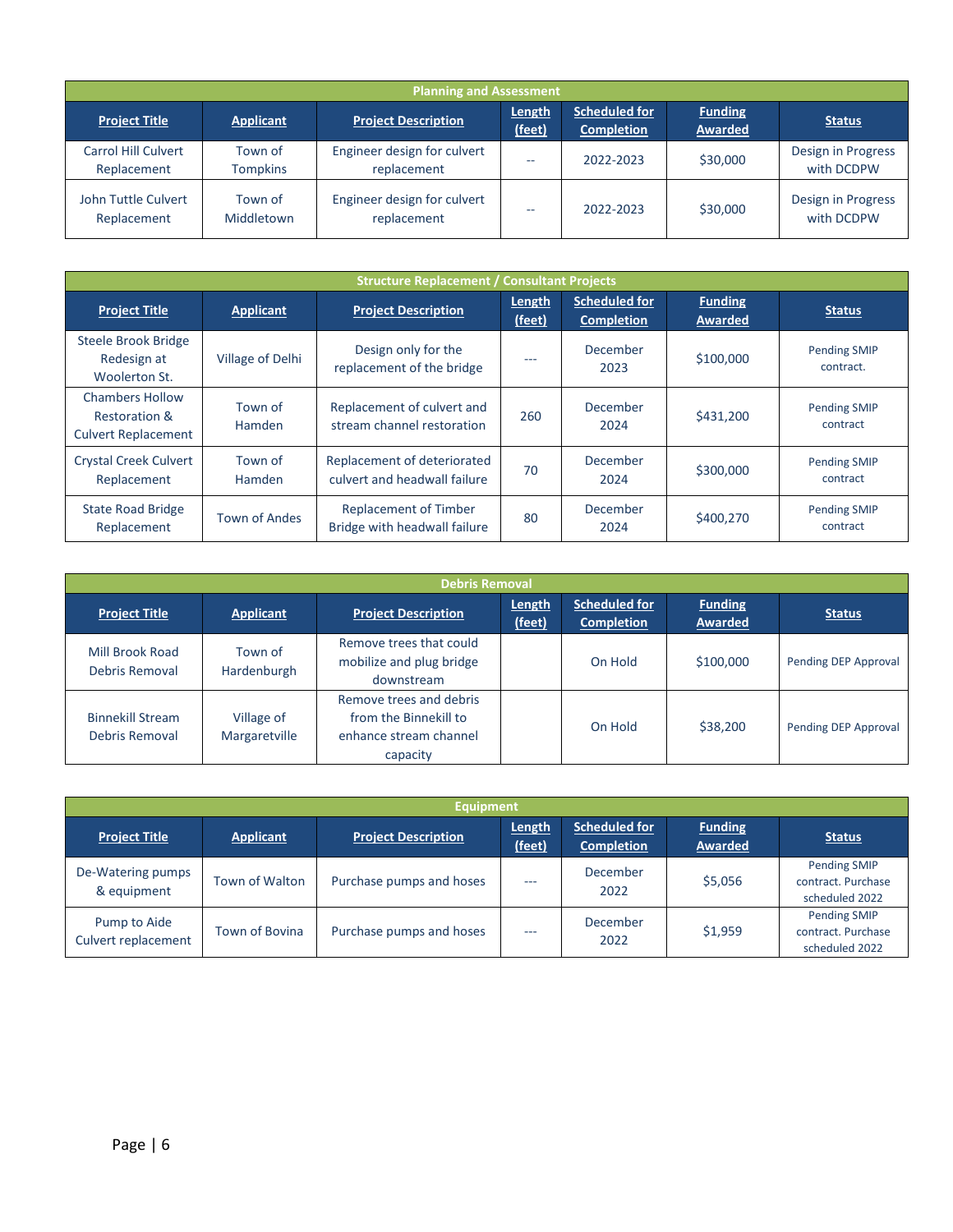|                                                            | <b>Restoration Projects</b> |                                                                                        |       |                                                     |                                                    |                                                        |               |  |  |  |  |
|------------------------------------------------------------|-----------------------------|----------------------------------------------------------------------------------------|-------|-----------------------------------------------------|----------------------------------------------------|--------------------------------------------------------|---------------|--|--|--|--|
| <b>Project Title</b>                                       | <b>Applicant</b>            | <b>Project Description</b>                                                             |       | <b>Scheduled</b><br><u>for</u><br><b>Completion</b> | <b>NYS DOH</b><br><b>FAD</b><br><b>Deliverable</b> | <b>Funding Awarded</b>                                 | <b>Status</b> |  |  |  |  |
| <b>Bull Run Bank</b><br>Stabilization                      | Town of<br>Middletown       | Hill slope super saturated<br>during spring thaw adding<br>turbidity to stream channel | 170   | On Hold                                             | Yes                                                | \$360,000<br>(WRDA grant with<br>25% local cost share) | 60% Design    |  |  |  |  |
| <b>Birdsong Farm</b><br><b>WBDR Restoration</b><br>Project | Town of Delhi               | <b>Restoration bank</b><br>stabilization                                               | 1,200 | 2023                                                | Yes                                                | \$1,500,000                                            | 30% Design    |  |  |  |  |
| River Haven Farm -<br><b>WBDR Restoration</b>              | Town of<br>Hamden           | <b>Restoration bank</b><br>stabilization                                               | 2,600 | 2023                                                | Yes                                                | \$1,500,000                                            | 30% Design    |  |  |  |  |

|                                                                                 |                                                   | <b>Flood Hazard Mitigation Projects</b>                                                                            |                  |                                           |                                  |                                                            |
|---------------------------------------------------------------------------------|---------------------------------------------------|--------------------------------------------------------------------------------------------------------------------|------------------|-------------------------------------------|----------------------------------|------------------------------------------------------------|
| <b>Project Title</b>                                                            | <b>Applicant</b>                                  | <b>Project Description</b>                                                                                         | Length<br>(feet) | <b>Scheduled for</b><br><b>Completion</b> | <b>Funding</b><br><b>Awarded</b> | <b>Status</b>                                              |
| Pleasant Valley Brook /<br><b>EBDR Confluence Debris</b>                        | Town of<br>Roxbury                                | Debris removal & minor<br>channel shaping/dimensioning<br>on Pleasant Valley Brook at<br>the EBDR confluence       | 100              | December<br>2022                          | \$10,000                         | <b>Pending SMIP</b><br>Contract                            |
| Maple Avenue - Culvert<br>Replacement                                           | Village of Hobart                                 | Replace undersized culvert on<br><b>Grant Brook</b>                                                                | 110              | December<br>2022                          | \$300,000                        | <b>Pending SMIP</b><br>Contract<br>Consultant to<br>design |
| <b>Andes Central School</b><br><b>Stream Corridor</b><br>Restoration            | Town of Andes /<br><b>Andes Central</b><br>School | Upper portion on Liddle Brook<br>stream bed and wall<br>restoration                                                | 317              | December<br>2022                          | \$400,000                        | 60% Design                                                 |
| Price Chopper Berm<br>Removal                                                   | Village of Delhi                                  | Remove berm and re-establish<br>floodplain connectivity                                                            | 100              | December<br>2023                          | \$160,000                        | <b>Pending SMIP</b><br>Contract                            |
| Village of Stamford South<br><b>Street Culvert</b><br>Replacement               | Village of<br>Stamford                            | Replace partially collapsed<br>arch bridge structure that<br>spans WBDR                                            | 100              | December<br>2023                          | \$550,000                        | Surveyed<br>Consultant to<br>design                        |
| <b>Andes Central School</b><br><b>Stream Corridor</b><br>Restoration            | Town of Andes /<br><b>Andes Central</b><br>School | Liddle Brook/Tremper Kill<br>Floodplain bench, wall<br>restoration, bridge<br>replacement and stream bed<br>repair | 606              | December<br>2023                          | \$400,000                        | 30% Design                                                 |
| <b>Breakey Motors</b><br><b>Floodplain Reclamation</b><br>project - Design only | <b>Town of Walton</b>                             | Floodplain reclamation design<br>after the purchase and<br>demolition of Breakey Motors<br>building                |                  |                                           | Moved to CWC<br>Project          | All Data has been<br>shared with CWC                       |
| Elk Creek Road - Toe Cut<br>Problem                                             | <b>Town of Halcott</b>                            | Streambank restoration to<br>protect road embankment                                                               | 270              | December<br>2024                          | \$300,000                        | <b>Pending SMIP</b><br>Contract                            |
| Vega Mountain Road<br>Tributary - Culvert<br>Replacement - Phase I              | Town of<br>Roxbury                                | Replace undersized culvert on<br>Vega Mtn. Road                                                                    | 70               | December<br>2024                          | \$400,000                        | <b>Pending SMIP</b><br>Contract<br>Consultant to<br>design |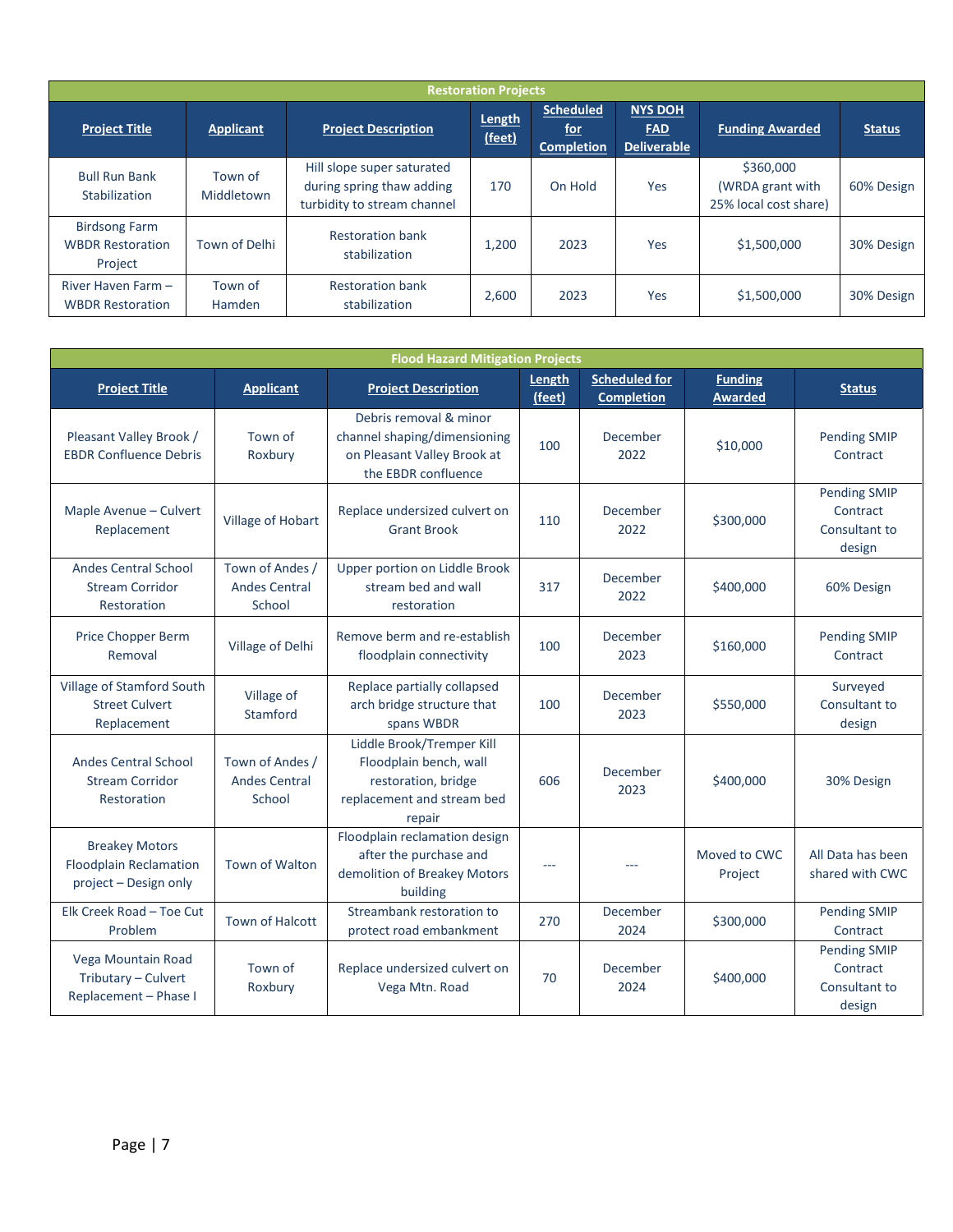| <b>Flood Hazard Mitigation Plans</b>             |                             |                                                                            |                  |                           |               |  |  |
|--------------------------------------------------|-----------------------------|----------------------------------------------------------------------------|------------------|---------------------------|---------------|--|--|
| <b>Project Title</b>                             | <b>Applicant</b>            | <b>Project Description</b>                                                 | Length<br>(feet) | <b>Total Project Cost</b> | <b>Status</b> |  |  |
| <b>Local Flood Hazard Mitigation</b><br>Analysis | Town of<br>Andes            | LFA plan for the Tremper Kill                                              |                  |                           | Pending       |  |  |
| <b>Local Flood Hazard Mitigation</b><br>Analysis | Town of<br><b>Bovina</b>    | LFA plan for three sites along the<br>Little Delaware River                |                  |                           | Pending       |  |  |
| <b>Local Flood Hazard Mitigation</b><br>Analysis | Town of<br>Kortright        | LFA plan in the hamlet of<br>Bloomville                                    |                  |                           | Pending       |  |  |
| <b>Local Flood Hazard Mitigation</b><br>Analysis | Town of<br><b>Meredith</b>  | LFA plan in the hamlet of Meredith<br>Square                               |                  |                           | Pending       |  |  |
| <b>Local Flood Hazard Mitigation</b><br>Analysis | Town of<br>Middletown       | LFA plan in the hamlets of New<br>Kingston, Dunraven, and<br>Halcottsville |                  |                           | Pending       |  |  |
| <b>Local Flood Hazard Mitigation</b><br>Analysis | Village of<br>Margaretville | LFA plan in the village limits and<br>extensions                           |                  |                           | Pending       |  |  |
| <b>Local Flood Hazard Mitigation</b><br>Analysis | Town of<br><b>Tompkins</b>  | LFA plan in the hamlet of Trout<br>Creek                                   |                  |                           | Pending       |  |  |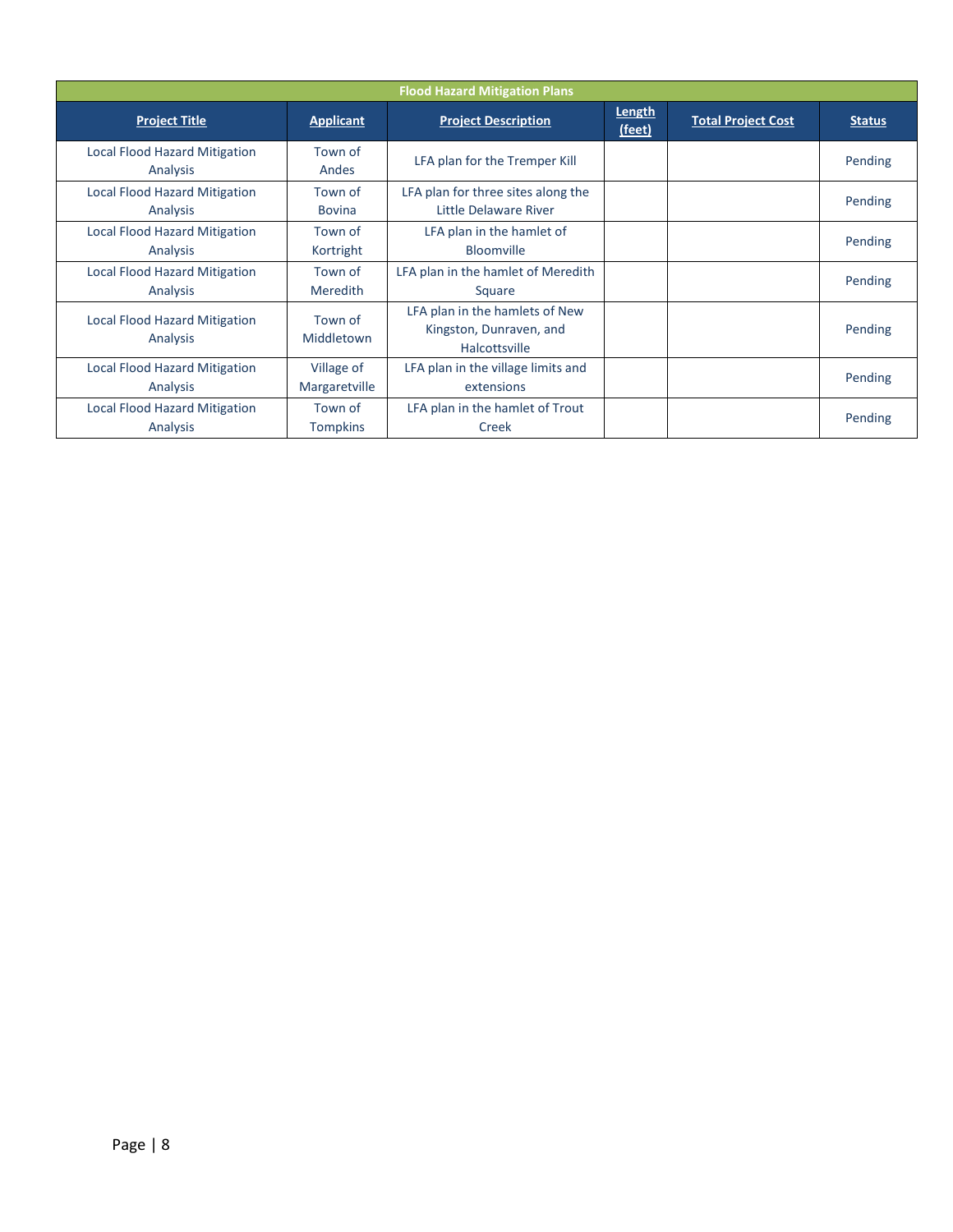## **SMIP grants completed in 2021 are listed below:**

| Recreation and Habitat Improvements            |                                     |                                                                 |                  |                                     |                        |                   |  |  |
|------------------------------------------------|-------------------------------------|-----------------------------------------------------------------|------------------|-------------------------------------|------------------------|-------------------|--|--|
| <b>Project Title</b>                           | <b>Applicant</b>                    | <b>Project Description</b>                                      | Length<br>(feet) | <b>Total Project</b><br><b>Cost</b> | <u>Year</u><br>Awarded | <b>Status</b>     |  |  |
| Arkville Recreational Hub Trail<br>Master Plan | Water<br><b>Discovery</b><br>Center | Recreation trail along the East<br><b>Branch Delaware River</b> | ---              | \$2,250.00                          | 2017                   | Completed<br>2021 |  |  |

|                                           |                      | Highway/Infrastructure                                                                                                              |                  |                                     |                        |                   |
|-------------------------------------------|----------------------|-------------------------------------------------------------------------------------------------------------------------------------|------------------|-------------------------------------|------------------------|-------------------|
| <b>Project Title</b>                      | <b>Applicant</b>     | <b>Project Description</b>                                                                                                          | Length<br>(feet) | <b>Total Project</b><br><b>Cost</b> | Year<br><b>Awarded</b> | <b>Status</b>     |
| <b>Tributary Grade Control Structures</b> | Village of<br>Walton | Utility Crossing Site #4 West Brook<br>at Austin Lincoln (North) to<br>stabilize streambed from erosion<br>at the utility crossings | 150              | \$55,626                            | 2017                   | Completed<br>2021 |

| <b>Flood Hazard Mitigation Plans</b>             |                        |                                                                                                  |                  |                                     |                        |                         |
|--------------------------------------------------|------------------------|--------------------------------------------------------------------------------------------------|------------------|-------------------------------------|------------------------|-------------------------|
| <b>Project Title</b>                             | <b>Applicant</b>       | <b>Project Description</b>                                                                       | Length<br>(feet) | <b>Total</b><br><b>Project Cost</b> | <u>Year</u><br>Awarded | <b>Status</b>           |
| <b>Local Flood Hazard Mitigation</b><br>Analysis | Village of<br>Stamford | LFA plan for the Villages of<br>Stamford and Hobart, Hamlet of<br>Kortright and Town of Stamford | ---              | \$134,750                           | 2019                   | Completed<br>April 2021 |

| <b>Flood Hazard Mitigation Projects</b>                  |                            |                                                                                                                   |                  |                                                                               |                 |                                    |
|----------------------------------------------------------|----------------------------|-------------------------------------------------------------------------------------------------------------------|------------------|-------------------------------------------------------------------------------|-----------------|------------------------------------|
| <b>Project Title</b>                                     | Applicant                  | <b>Project Description</b>                                                                                        | Length<br>(feet) | <b>Funding</b><br>Awarded                                                     | Year<br>Awarded | <b>Status</b>                      |
| Steele Brook Streambank<br><b>Stabilization Phase I</b>  | Village of<br><b>Delhi</b> | Streambank stabilization on existing<br>access route to Reservoir Park                                            | 125              | Phase I \$211,985,<br>Phase II \$181,218                                      | 2018            | Substantially<br>Completed<br>2021 |
| Steele Brook Streambank<br><b>Stabilization Phase II</b> | Village of<br><b>Delhi</b> | Streambank stabilization downstream<br>of Phase I                                                                 | 250              | (WRDA grant<br>with 25% local<br>cost share)                                  | 2019            | Substantially<br>Completed<br>2021 |
| Steele Brook Debris<br>Removal                           | Village of<br><b>Delhi</b> | Tree removal within Steele Brook along<br>0.5 mile length to prevent downstream<br>debris jams within the village | $\frac{1}{2}$    | SMIP grant<br>awarded<br>\$20,000. Project<br>was completed<br>during Phase I | 2017            | Completed<br>2021                  |

## **Other Stream Projects completed in 2021 are listed below:**

| <b>Restoration Projects</b>                |                  |                                                                                           |                  |                                          |                                  |                 |                                    |
|--------------------------------------------|------------------|-------------------------------------------------------------------------------------------|------------------|------------------------------------------|----------------------------------|-----------------|------------------------------------|
| <b>Project Title</b>                       | <b>Applicant</b> | <b>Project Description</b>                                                                | Length<br>(feet) | <b>NYS DOH FAD</b><br><b>Deliverable</b> | <b>Funding</b><br><b>Awarded</b> | Year<br>Awarded | <b>Status</b>                      |
| East Brook CREP/CSBI Bank<br>Stabilization | Landowner        | Stream bank<br>stabilization to<br>facilitate CREP                                        | 740              | <b>No</b>                                | \$234,300                        | 2019            | Substantially<br>Completed<br>2021 |
| West Brook SL 5.58 Bank<br>Stabilization   | Landowner        | Stream bank<br>stabilization to<br>prevent water from<br>access to agricultural<br>fields | 350              | <b>No</b>                                | \$10,000                         | 2021            | Completed<br>2021                  |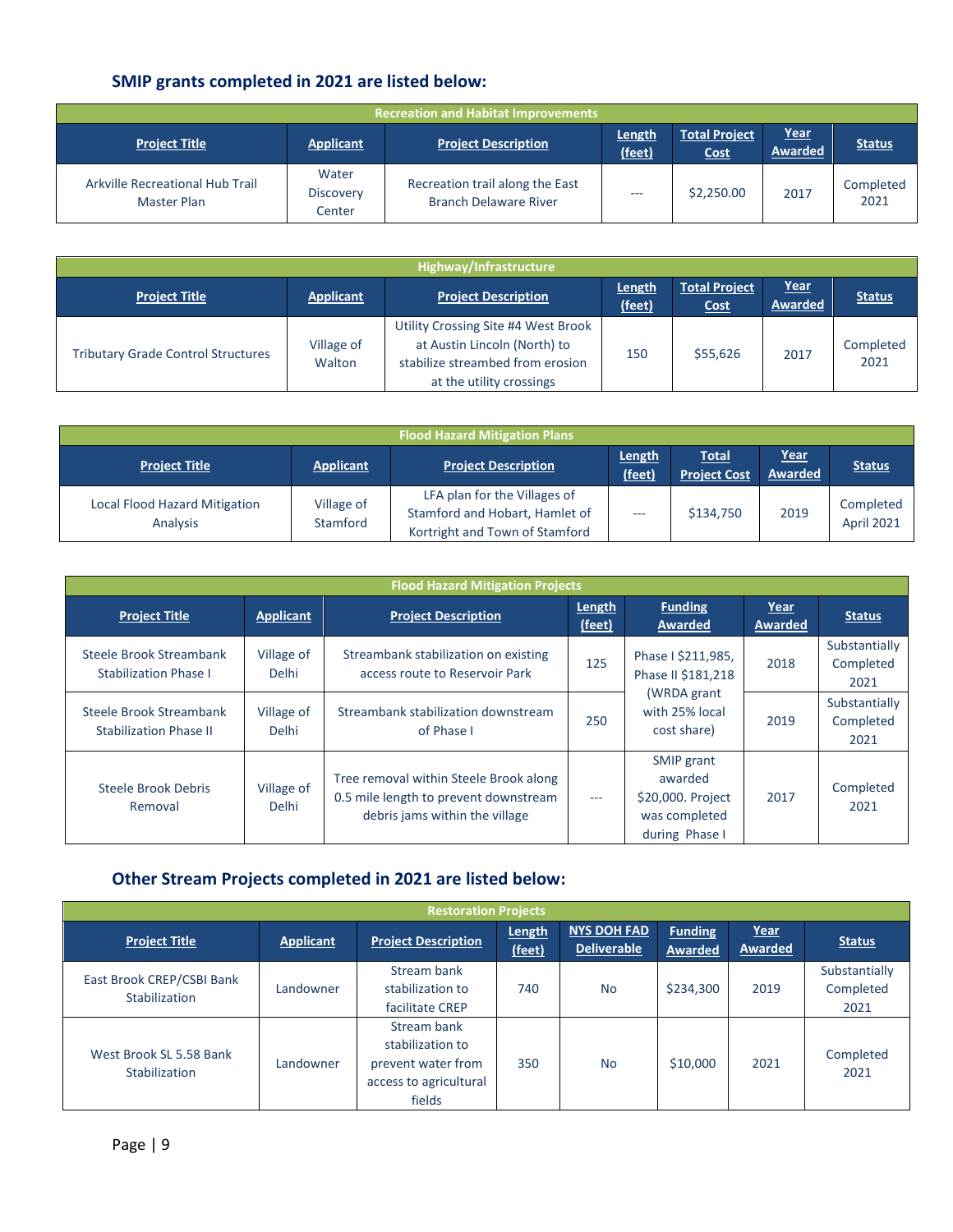SMIP grant funds are offered to stakeholders to implement recommendations of the stream management plans and to further the evolving priorities of DCSWCD, DEP and the watershed communities. The following sections detail activities supported by the SMIP grant to implement plan recommendations.

#### **Prioritization of Identified Stream Intervention Projects Action Items:**

- **1. Implement projects (example floodplain reclamation, bank stabilization, etc.) in collaboration with Municipalities. These projects will be identified in the Local Flood Analysis plans and in the East and West Branch Delaware River Stream Corridor Management Plans. (SCMPr Staff)**
	- **a. Pleasant Valley Brook / East Branch Delaware River Confluence Debris scheduled 2022**
	- **b. Maple Avenue Culvert Replacement scheduled for 2022**
	- **c. Andes Central School Stream Corridor Restoration Project scheduled for 2023**
	- **d. Price Chopper Berm Removal Project scheduled for 2023**
	- **e. Village of Stamford South Street Culvert Replacement scheduled for 2023.**
	- **f. Breakey Motors Floodplain Reclamation in the Village of Walton has been transferred to Catskill Watershed Corp (CWC) project.**
	- **g. Elk Creek Road Toe Cut Problem scheduled for 2024**
	- **h. Vega Mountain Road Culvert Replacement scheduled for 2024**
	- **i. Steele Brook Phase I and II Bank Stabilization (Delhi) completed in 2021.**
- **2. Complete approved Delaware Watershed Stream Management Implementation Grant Program projects within the East and West Branch of the Delaware River watershed. A complete list of SMIP grants can be found on catskillstreams.org website. (SCMPr Staff and Sponsor)**
- <span id="page-9-1"></span><span id="page-9-0"></span>**B. Enhance Recreation Opportunities Action Items:**
	- **1. Provide technical assistance to communities to enhance streamside recreational opportunities. (DCPD, SCMPr staff, DEP)**
		- **a. East Branch Recreation Access Plan Recommended Projects:**
			- **i. Arkville Recreational Hub Trail Master Plan completed in 2021.**
			- **ii. Construction of the Arkville Recreation Hub Trail pending SMIP contract.**
	- **2. Continue to work with the East Branch flood commission, municipalities and stakeholder groups in the implementation of the East Branch Recreation Access Plan. (DCPD, SCMPr staff, DEP)** 
		- **a. Participate with the Arkville Recreation Hub committee meetings as technical advisors in the development of Trail.**
	- **3. Continue to work with the West Branch flood commissions, municipalities and stakeholder groups on improving recreation access on the West Branch Delaware River (DCPD, SCMPr staff, DEP)** 
		- **a. Beerston Boat Launch project on hold until the Town of Walton recommends to proceed with the project.**
	- **4. Continue to provide technical assistance to the flood commissions, municipalities and stakeholder groups for recreational opportunities (i.e. boat launch and river walk).**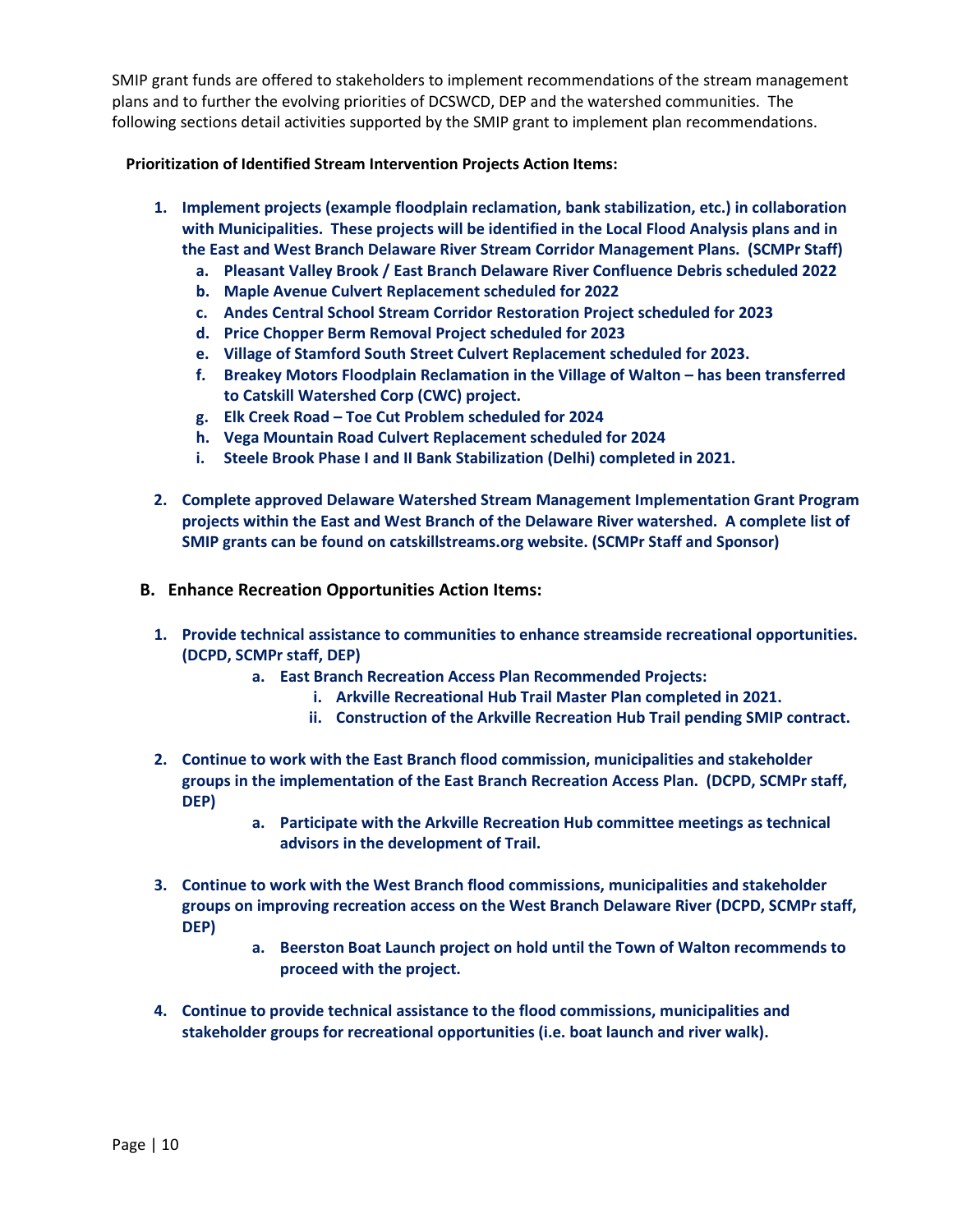- **C. Enhancement of Watershed Fisheries Action Items:**
	- **1. Provide technical assistance and general direction to local grass-roots efforts, watershed associations and fisheries organizations to enhance existing fisheries. (DCPD, SCMPr staff, DEP)**
	- **2. Work with the Delaware County Chamber of Commerce, Central Catskills Chamber of Commerce, and the Recreation and Fisheries sub-committees to install boat launch access points along the West & East Branch Delaware River and to promote recreational fishing in the Cannonsville and Pepacton Reservoirs. Support the new boating program through outreach promotional activities such as sponsored fishing days, boating safety and fishing safety courses, etc. (SCMPr Staff, DCPD, DEP, EBDR Recreation and Fisheries sub-committee, CWC, DC Chamber of Commerce)**
	- **3. Encourage groups to work with municipalities to apply for funding through SMIP for projects that improve fish habitat, angling opportunities and an understanding of and appreciation for the aquatic ecosystem. (SCMPr Staff, DCPD, DEP, PAC)**
		- **a. Work with Trout Unlimited to plant trees in the riparian buffer with volunteer groups and schools.**
		- **b. Work with Trout Unlimited with culvert assessment and provide technical assistance for highway superintendents.**

#### <span id="page-10-0"></span>**2. Local Flood Hazard Mitigation Program**

In response to major flood events in 2006 and 2011, the Delaware Stream Corridor Management Program partners have advanced the proposal for a watershed wide flood hazard mitigation effort that will identify the most beneficial projects for reducing flood related losses and water quality impacts and provide funds to implement those projects. In coordination with the CWC and at the request and direction of municipal government, the program will assist with the analysis, planning, funding, design and construction of hazard mitigation projects beginning during this Action Plan period. This effort will require the cooperation of all relative government entities, utilize the support of consultants and rely on the local knowledge of community leaders and residents. Funds will be made available for LFA recommended projects through the SMIP.

- <span id="page-10-1"></span>**A. Flood Hazard Mitigation and Flood Recovery Action Items:**
	- **1. Provide assistance to the Delaware County Planning Department and Delaware County Emergency Services through steering committee meetings for the regular updates of the Multi-Jurisdictional All-Hazards Mitigation Plan. (DCSWCD SCMPr Coordinator)**
		- **a. The All-Hazard Mitigation Plan has been approved by FEMA Municipalities are currently in the process of adopting the All-Hazard Mitigation Plan. The plan can be found online: <https://delaware.mitigateny.org/> (2/11/22)**
	- **2. Provide documentation of completed flood hazard mitigation projects to the Hazard Mitigation Coordinator. Enhance the All-Hazard Mitigation Plan through the development of Local Flood Hazard Mitigation Plans (LFHMP) and by the implementation of the All-Hazards Mitigation Plan. (SCMPr Staff)**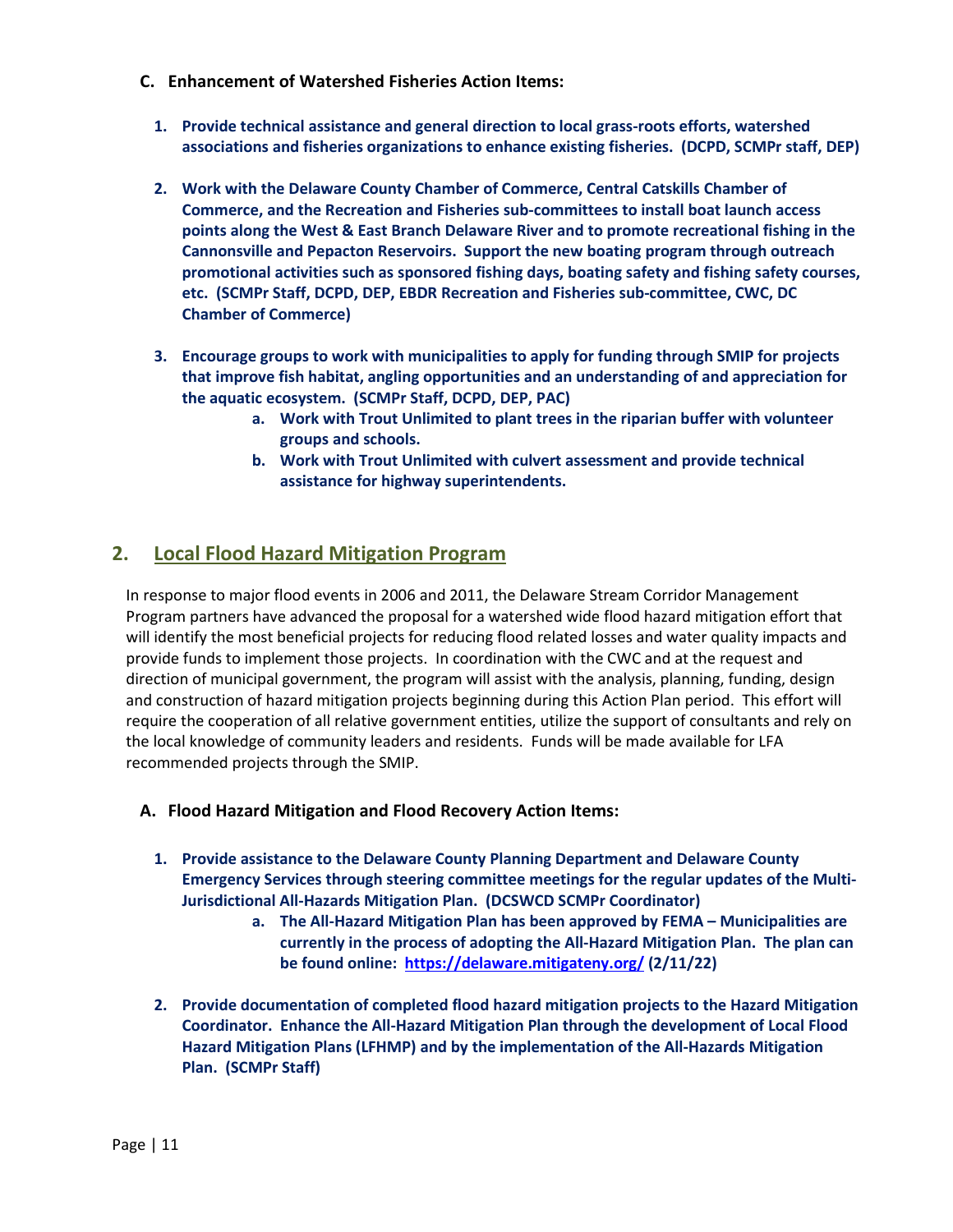- **3. Provide assistance as requested by the Director of Emergency Services to the Emergency Operations Center during flood related events. (SCMPr Staff)**
- **4. Maintain a list of historic problem areas where streams impact infrastructure during flood events and correlate to stream gage stage heights. (SCMPr Staff)**
- **5. Work with communities to understand, utilize and revise FEMA floodplain maps. (DCPD, DEP Project Manager, NYSDEC, SCMPr Staff)**
	- **a. Continue to work with SLR consultant to finalize the East Brook Letter of Map Revision (LOMR) to FEMA. FIRM maps updates will benefit 41 properties and will remove 22 homes from the Special Flood Hazard Area. Certified letters have been sent to notify property owners and encouraged owners to maintain flood insurance at a reduced rate.**
- **6. Provide scholarships for training opportunities for Certified Floodplain Managers (CFM) and Code Enforcement credits**
	- **a. New York State Floodplain and Stormwater Workshop in Schenectady, NY on May 3-5**
- **7. Work with communities to update local ordinances, laws and comprehensive land use plans to incorporate elements of the Stream Corridor Management Plan, its recommendations and stream stewardship principles. (DCPD, SCMPr Staff)**
- **8. Provide technical assistance to municipalities with emergency stream intervention measures during flood recovery. (SCMPr Staff)**
- **9. Support educational programs for the public and school students that promote a better understanding of meteorology, hydrology, hydraulics and flood issues. (DCPD, SCMPr Staff)**
- **10. Design and implement flood mitigation practices including but not limited to floodplain reclamation, scientific channel dimensioning, and natural stream design techniques throughout the Delaware Watershed. (SCMPr Staff, DEP)**
- **11. Implement the Local Flood Hazard Mitigation Program including the development and refinement of program rules, guidelines, procurement documents as well as providing guidance and outreach to participating communities, support of the consultants, and input on the identification and prioritization of projects. Provide assistance with the acquisition of grant funds and technical support for project design and construction (implementation). (DCSWCD staff, DC Planning staff, DEP)**
- **12. Provide funds for the Local Flood Analysis process and recommended flood hazard mitigation stream projects through the SMIP.**
	- **Pleasant Valley Brook / EBDR Confluence Debris, Town of Roxbury**
	- **Maple Avenue Culvert Replacement, Village of Hobart**
	- **Andes Central School Stream Corridor Restoration, Town of Andes**
	- **Price Chopper Berm Removal, Village of Delhi**
	- **South Street Culver Replacement, Village of Stamford**
	- **Elk Creek Road Toe Cut Problem, Town of Halcott**
	- **Vega Mountain Road Trib. Culvert Replacement, Town of Roxbury**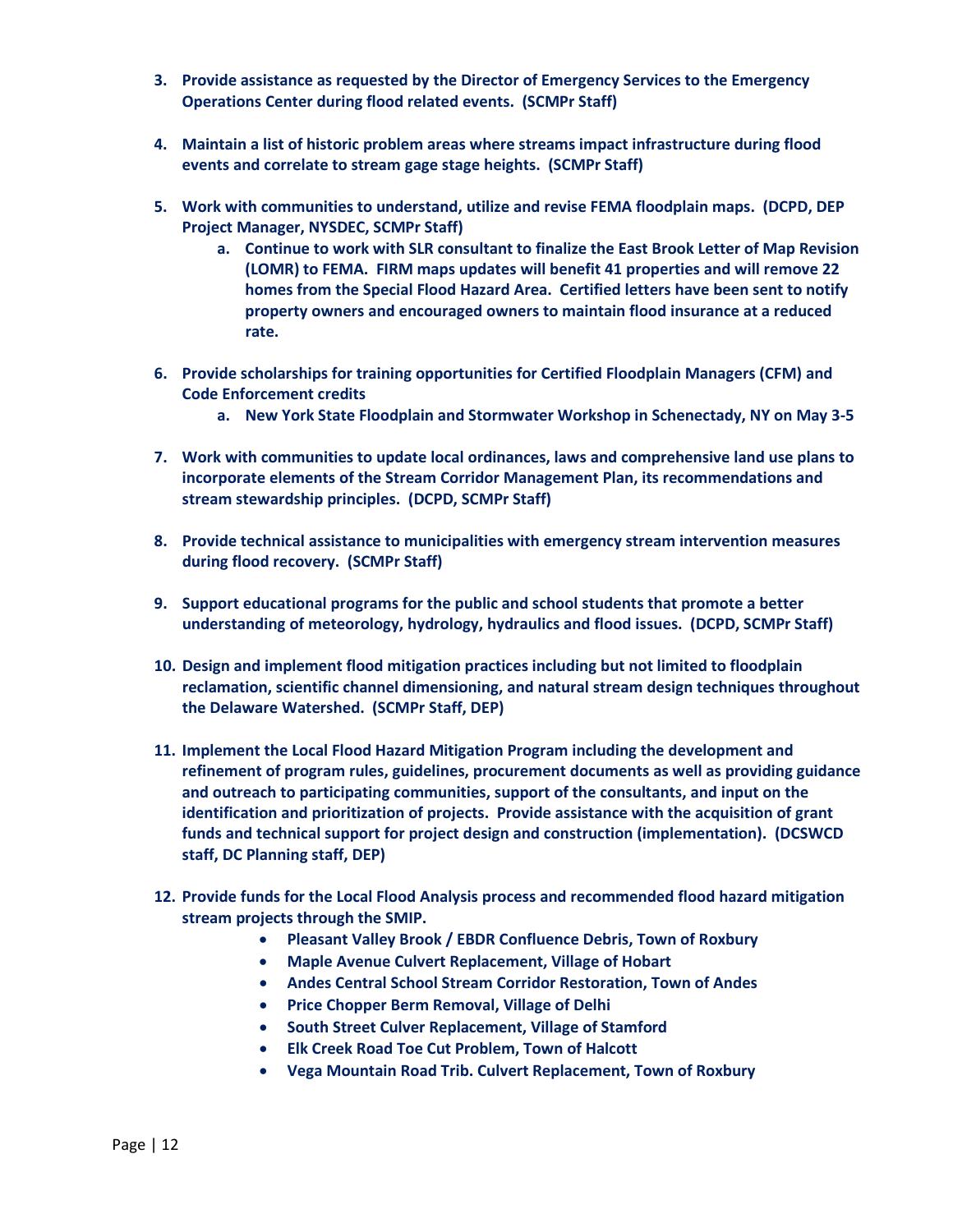- **13. Work with the following Flood Commissions to Implement the LFA plan recommendations:** 
	- **Walton Flood Commission: West Branch Delaware River & Tributaries (East Brook, West Brook, Third Brook)**
	- **East Branch Delaware Flood Commission including: Fleischmanns / Clovesville, Middletown, Arkville**
	- **Delhi Flood Commission**
	- **Hamden Flood Commission**
	- **Andes Flood Commission**
	- **Stamford Flood Commission**
	- **Roxbury Flood Commission**
	- **Halcott Flood Commission**
- **14. Work with the municipalities located in the 1997 designated MOA hamlets for interest in LFA plan. In 2022, DCSWCD identified a next set of eligible communities to consider for LFAs:** 
	- **Town of Andes: One site on the Tremper Kill (within an existing LFA municipality)**
	- **Town of Bovina: Three sites along the Little Delaware River**
	- **Town of Kortright: Bloomville**
	- **Town of Meredith: Meredith Square**
	- **Town of Middletown: New Kingston, Dunraven, and Halcottsville**
	- **Village of Margaretville: Village limits and extension**
	- **Town of Tompkins: Trout Creek**

## <span id="page-12-0"></span>**3. Catskill Streams Buffer Initiative (CSBI) funding**

Catskill Streams Buffer Initiative (CSBI), established in 2009, provides a mechanism whereby streamside landowners, with property within the New York City Watershed, can receive technical assistance, educational materials, planning assistance, and funding to improve and maintain their riparian (streamside) areas. CSBI is a part of the overall Stream Management Program, and is a complement to other existing stream management programs. The CSBI program focuses on improving riparian buffer protection for private, non-agricultural landowners who are not covered or supported through other riparian protection programs within the East and West Branch Delaware River watersheds.

The overall goals of CSBI are to inform and assist landowners in better stewardship, and to work with landowners to identify practices to improve their riparian (streamside) areas, through proper management, protection, restoration, or enhancement. To achieve these goals, CSBI will assist riparian landowners throughout the Delaware Watershed by providing:

- 1) Access to technical assistance through their DCSWCD concerning their streamside property.
- 2) Development of Riparian Corridor Management Plans (RCMP) to create awareness about riparian management issues specific to individual properties.
- 3) Development of Best Management Practices (BMP) and prescriptive measures to improve landowner management of their riparian buffer in order to enhance the function and condition of the riparian buffer.
- 4) Assistance with installation of riparian buffer improvement measures, such as native plantings, and other prescriptive projects.
- 5) Educational materials and activities as needed by landowners to understand the critical role of their buffer and how to maintain it in optimal functioning condition.

The Action Items associated with these goals for the years 2022 – 2024 are identified below.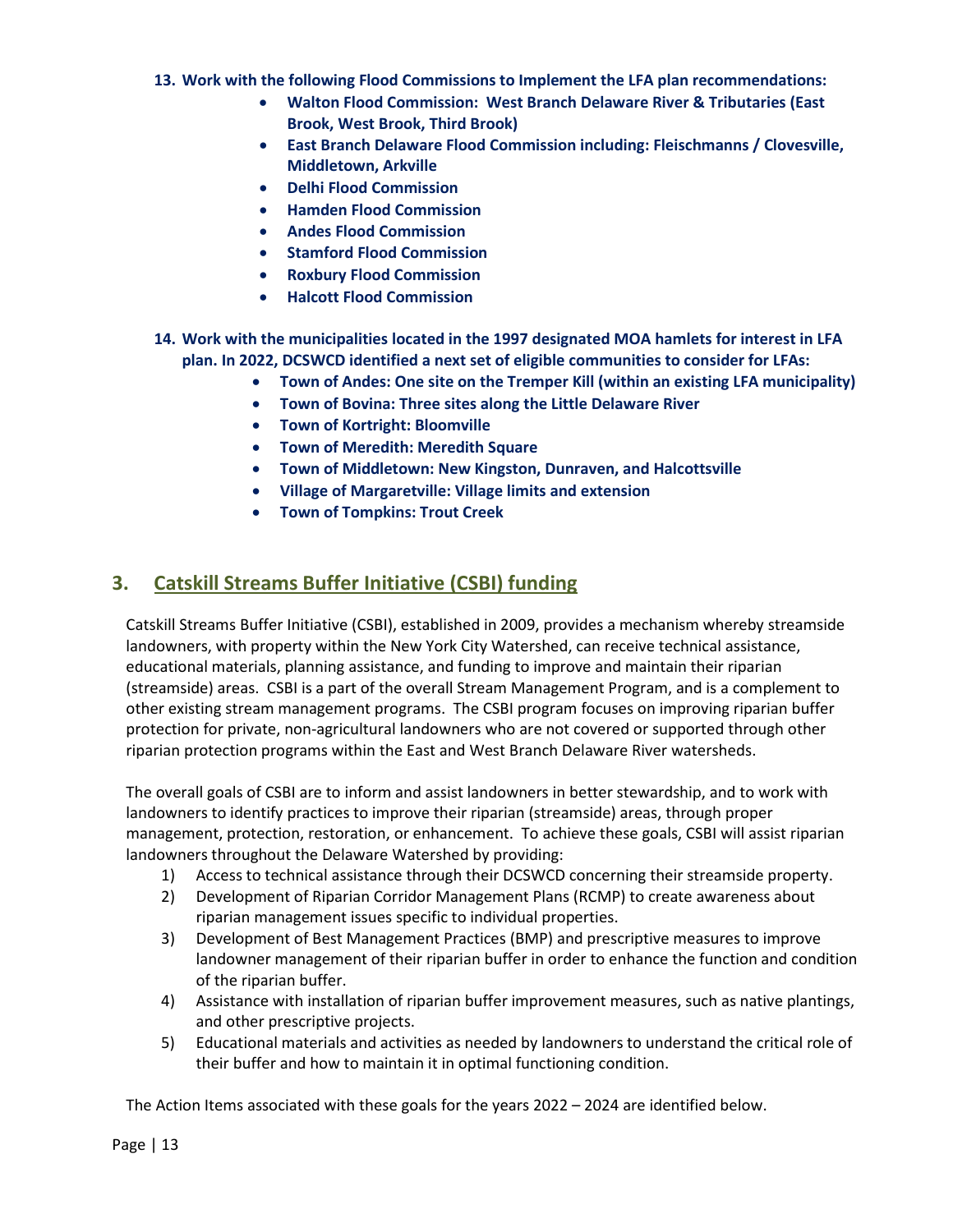- <span id="page-13-0"></span>**A. Stream Corridor Management Plans for Non-Agricultural Riparian Landowner Stewardship Action Items**
	- **1. Continue the implementation of the Catskill Streams Buffer Initiative (CSBI) through the DCSWCD Stream Corridor Management Program Contract funded by DEP. (DCSWCD CSBI Coordinator, DEP Project Manager).**
	- **2. Periodically review and update the protocol for prioritizing the implementation of the Catskill Streams Buffer Initiative and strategies for soliciting participation in the program. (DCSWCD CSBI Coordinator, SCMPr Coordinator, DEP Project Manager)**
	- **3. Development of a minimum of 24 Riparian Corridor Management Plans (RCMP) by the end of the 2025 DCSWCD/DEP contract. (DCSWCD CSBI Coordinator, DCSWCD SCMPr Staff)**
	- **4. Implement a minimum of 5 Riparian Corridor Management Plans per year by means of contractual planting services. (DCSWCD CSBI Coordinator)**
	- **5. Installation of at least 2 bioengineering projects by the end of the 2025 DCSWCD/DEP contract. (DCSWCD CSBI Coordinator)**
	- **6. Installation of a minimum of 5,000 streambank feet of revegetation by the end of the 2025 DCSWCD/DEP contract. (DCSWCD CSBI Coordinator)**

| <b>CSBI Riparian Corridor Management Planting Projects</b>        |                                  |                  |              |                                         |
|-------------------------------------------------------------------|----------------------------------|------------------|--------------|-----------------------------------------|
| <b>Project Title</b>                                              | <b>Location</b>                  | Length<br>(feet) | <b>Acres</b> | <b>Planned</b><br><b>Implementation</b> |
| Cal Terry Riparian Restoration                                    | Town of Hamden                   | 300              | 3.0          | 2022                                    |
| <b>SUNY Delhi Planting</b>                                        | <b>Town of Delhi</b>             | 100              | 0.50         | 2022                                    |
| Old Herrick Road Riparian<br>Plantings (Phase 3)                  | Town of<br>Middletown            | 200              | 0.6          | 2022                                    |
| East Brook-D'Orazio (Post-<br><b>Stream Restoration) Planting</b> | <b>Town of Walton</b>            | 500              | 1.5          | 2022                                    |
| Winter Hollow New Access &<br>Repair                              | <b>Hamlet of New</b><br>Kingston | 500              | 1.0          | 2022                                    |
| Delaware Basin Invasive<br><b>Species Control</b>                 | Delaware Basin                   | <b>NA</b>        | <b>NA</b>    | 2022                                    |
| Hardscrabble Planting-<br>Rodregues                               | Town of Roxbury                  | 600              | 1.5          | 2022                                    |
| Mill Brook Planting - Beyea                                       | Town of<br>Hardenburgh           | 950              | 1.0          | 2022                                    |
| Beech Hill Post-Knotweed<br><b>Control Planting</b>               | <b>Town of Andes</b>             | 1,300            | 2.2          | 2022                                    |
| <b>Vly Creek Restoration-Brush</b><br><b>Ridge Associates</b>     | Town of<br>Middletown            | 900              | 5.0          | 2022                                    |
|                                                                   | 2022 Totals                      | 5,350            | 16.3         |                                         |

#### **CSBI Projects scheduled for 2022-2024 are listed below:**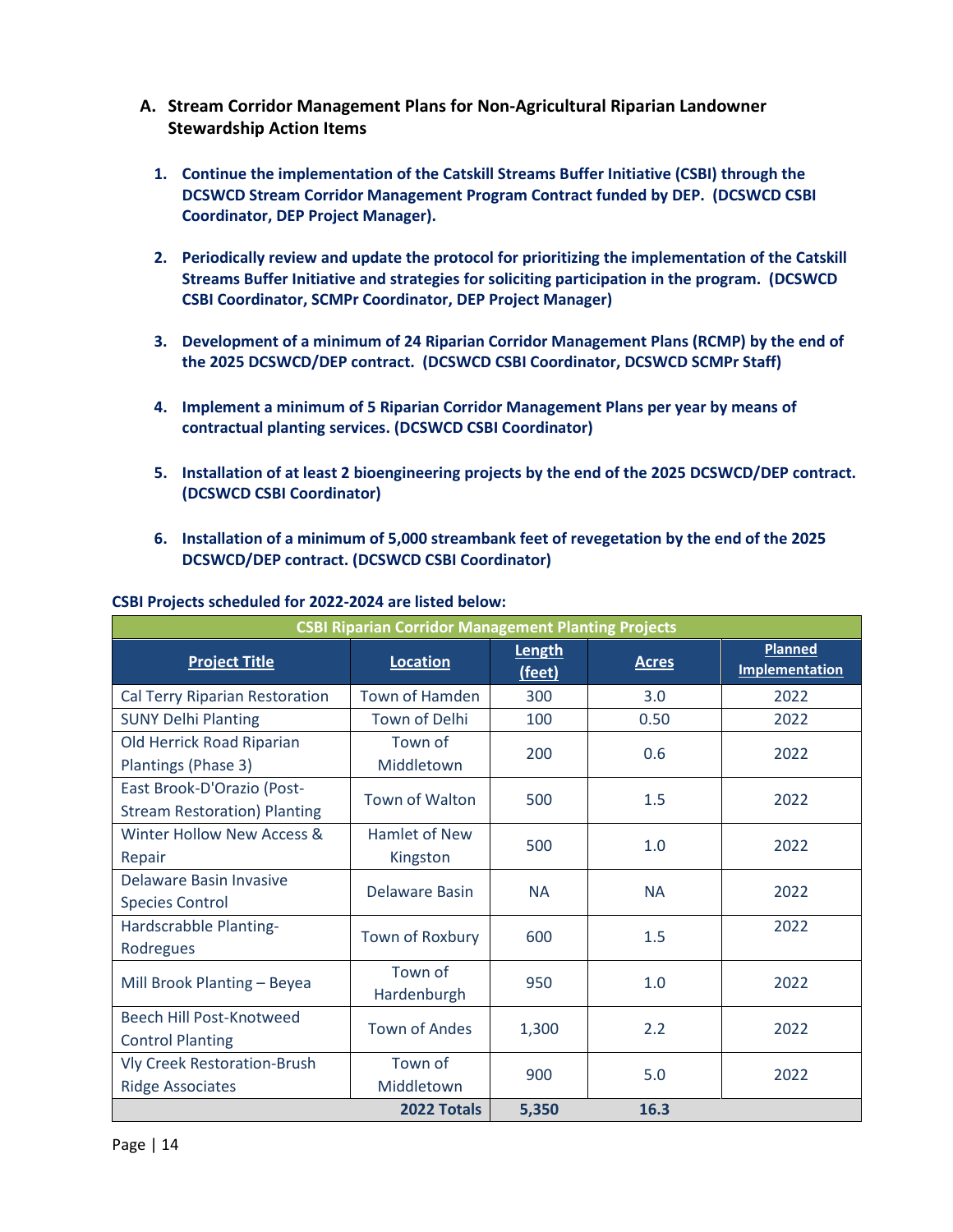| Mead Road Post Knotweed                   |                      |           | 8.0       | 2023 |
|-------------------------------------------|----------------------|-----------|-----------|------|
| <b>Control Planting</b>                   | <b>New Kingston</b>  | 1,560     |           |      |
| Monroe Rd restoration                     | <b>Delhi</b>         | 960       | 1.10      | 2023 |
| Sherwood Rd-Delhi                         | <b>Delhi</b>         | 340       | 0.25      | 2023 |
| <b>Samuels Planting &amp; Restoration</b> | <b>Sydney Center</b> | 330       | 0.40      | 2023 |
| <b>SUNY Delhi Spring/Fall</b>             | <b>Delhi</b>         | 200       | 1.0       | 2023 |
| Plantings                                 |                      |           |           |      |
| Delaware Basin Invasive                   | Delaware Basin       | <b>NA</b> | <b>NA</b> | 2023 |
| <b>Species Control</b>                    |                      |           |           |      |
|                                           | 2023 Totals          | 3,390     | 10.75     |      |

#### **CSBI Projects completed in 2021 are listed below:**

| <b>CSBI Riparian Corridor Planting Projects - Completed 2021</b> |                                |                  |                      |                  |
|------------------------------------------------------------------|--------------------------------|------------------|----------------------|------------------|
| <b>Project Title</b>                                             | Location                       | Length<br>(feet) | <b>Project Acres</b> | <b>Status</b>    |
| <b>West Terry Clove Debris Removal</b>                           | Town of Hamden                 | (1,400)          | (3.0)                | Complete<br>2021 |
| <b>SUNY Delhi Spring Planting</b>                                | Town of Delhi                  | 100              | 0.50                 | Complete<br>2021 |
| <b>SUNY Delhi Fall Planting</b><br>Town of Delhi                 |                                | 100              | 0.50                 | Complete<br>2021 |
|                                                                  | <b>Planting Project Totals</b> | 1,600            | 4.0                  |                  |

- **7. Implement 1 demonstration or educational Riparian Corridor Management Plan per year. (DCSWCD CSBI Coordinator)**
	- **a. Educational RCMP implementation:**
	- **b. Conduct volunteer plantings or educational workshops with community groups and local students.**
	- **c. Conduct a volunteer educational workshop on bare-root transplant to containers or tree planting events with local high school students, SUNY Delhi college students and BOCES students to promote the benefits of riparian buffers.**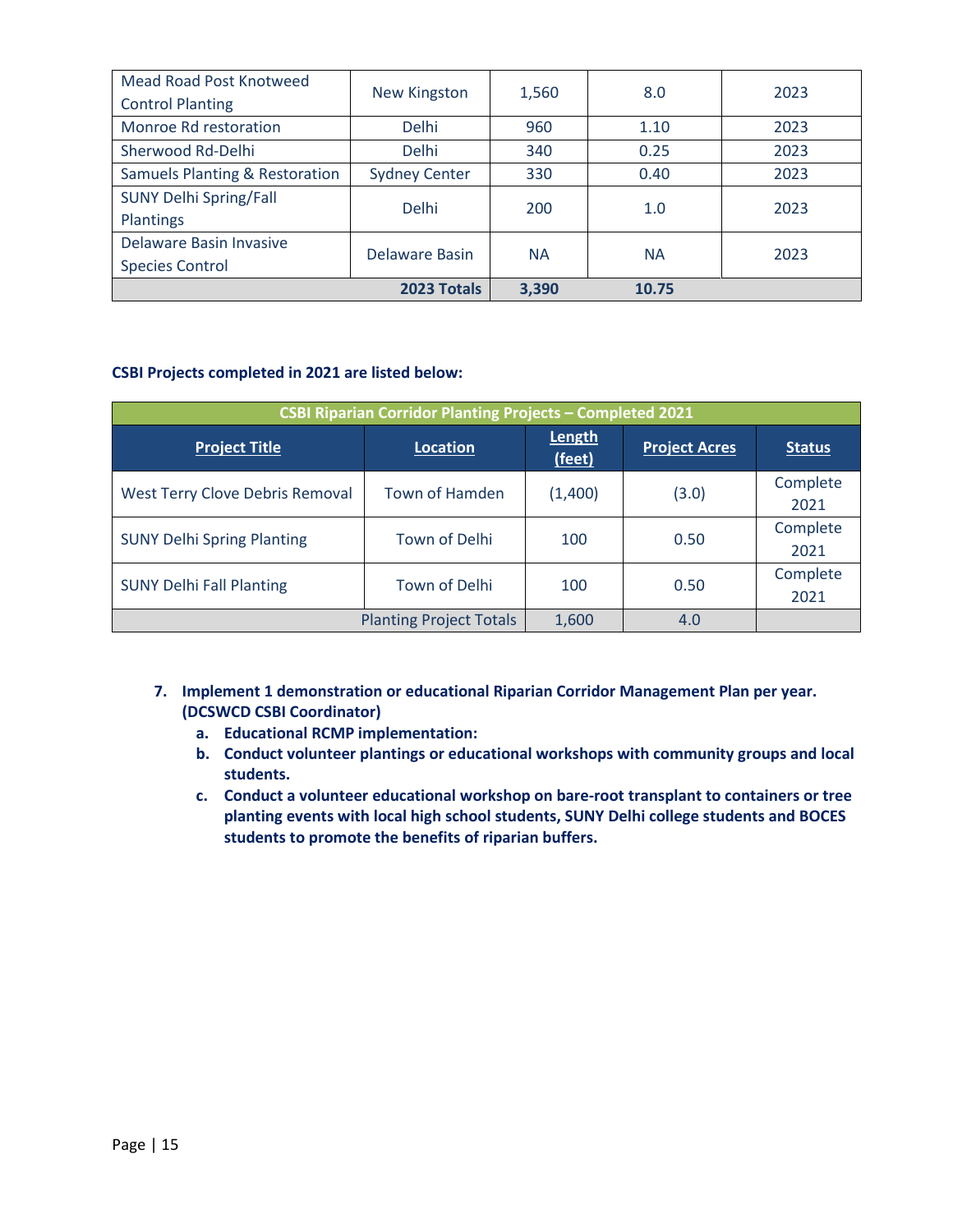| CSBI Student/Educational Planting Projects & Workshops 2022 - 2024                                        |                               |                                           |                             |
|-----------------------------------------------------------------------------------------------------------|-------------------------------|-------------------------------------------|-----------------------------|
| <b>Project Title</b>                                                                                      | <b>Location</b>               | <b>Scheduled for</b><br><b>Completion</b> | <b>Project Type</b>         |
| Trees for Trout - East Branch                                                                             | <b>East Branch Delaware</b>   | Seasonally 2022-                          | Volunteer                   |
| <b>Delaware River Planting</b>                                                                            | River                         | 2024                                      | Planting                    |
| <b>Riparian Forest Buffer Walks</b>                                                                       | Margaretville                 | <b>Ongoing Yearly</b>                     | Workshop                    |
| <b>DCMO-BOCES Student Plantings</b>                                                                       | Walton                        | Yearly 2022-2024                          | Student<br><b>Plantings</b> |
| <b>Catskill Youth Climate Summit</b>                                                                      | <b>Catskill Region</b>        | April 2022                                | Workshop                    |
| <b>SUNY Delhi Outdoor Education</b><br><b>Center Spring &amp; Fall Plantings</b><br>(SUNY Delhi Students) | <b>Town of Delhi</b>          | <b>Ongoing Yearly</b>                     | Student<br>Plantings        |
| Bare-root transplant Activity -<br><b>DCMO BOCES/Students</b>                                             | DCSWCD, Walton                | <b>Ongoing Yearly</b>                     | <b>Student</b><br>Workshop  |
| Camp H <sub>2</sub> O                                                                                     | East Branch Delaware<br>River | June 15, 2022                             | Student<br>Workshop         |

**8. Education and outreach for CSBI shall be accomplished by facilitating at least one riparian workshop for landowners per year. Education and outreach shall also be accomplished by active participation at relevant local events, direct mailings, website usage, and local media. (DCSWCD CSBI Coordinator)**

| <b>CSBI Education &amp; Outreach Events</b>                              |                                              |                                     |  |  |
|--------------------------------------------------------------------------|----------------------------------------------|-------------------------------------|--|--|
| <b>Project Title</b>                                                     | <b>Location</b>                              | Date                                |  |  |
| <b>Riparian Buffer Working Group</b>                                     | Kingston                                     | Annually                            |  |  |
| Various Student Events/Plantings                                         | Cannonsville &<br><b>Pepacton Watersheds</b> | As needed<br>2022-2023              |  |  |
| Walton 4H outreach & planting events                                     | Walton                                       | As needed/as requested<br>2022-2023 |  |  |
| Bare-root transplant Activities - DCMO<br><b>BOCES/Students</b>          | DCSWCD, Walton                               | Annually                            |  |  |
| Riparian Walks/Workshops                                                 | <b>Various locations</b>                     | Annually                            |  |  |
| Forestry Festival - Stream Table /<br><b>Riparian Buffer Display</b>     | Village of Margaretville                     | Annually*                           |  |  |
| Cauliflower Festival - Stream Table /<br><b>Riparian Buffer Displays</b> | <b>Village of Margaretville</b>              | Annually*                           |  |  |
| <b>Delaware County Fair</b>                                              | <b>Town of Walton</b>                        | Annually*                           |  |  |
| <b>Youth Climate Summit Workshops</b>                                    | <b>Catskill Region</b>                       | Annually                            |  |  |

**\* Note: Pending outreach events occur in 2022 due to COVID-19 pandemic limitations.**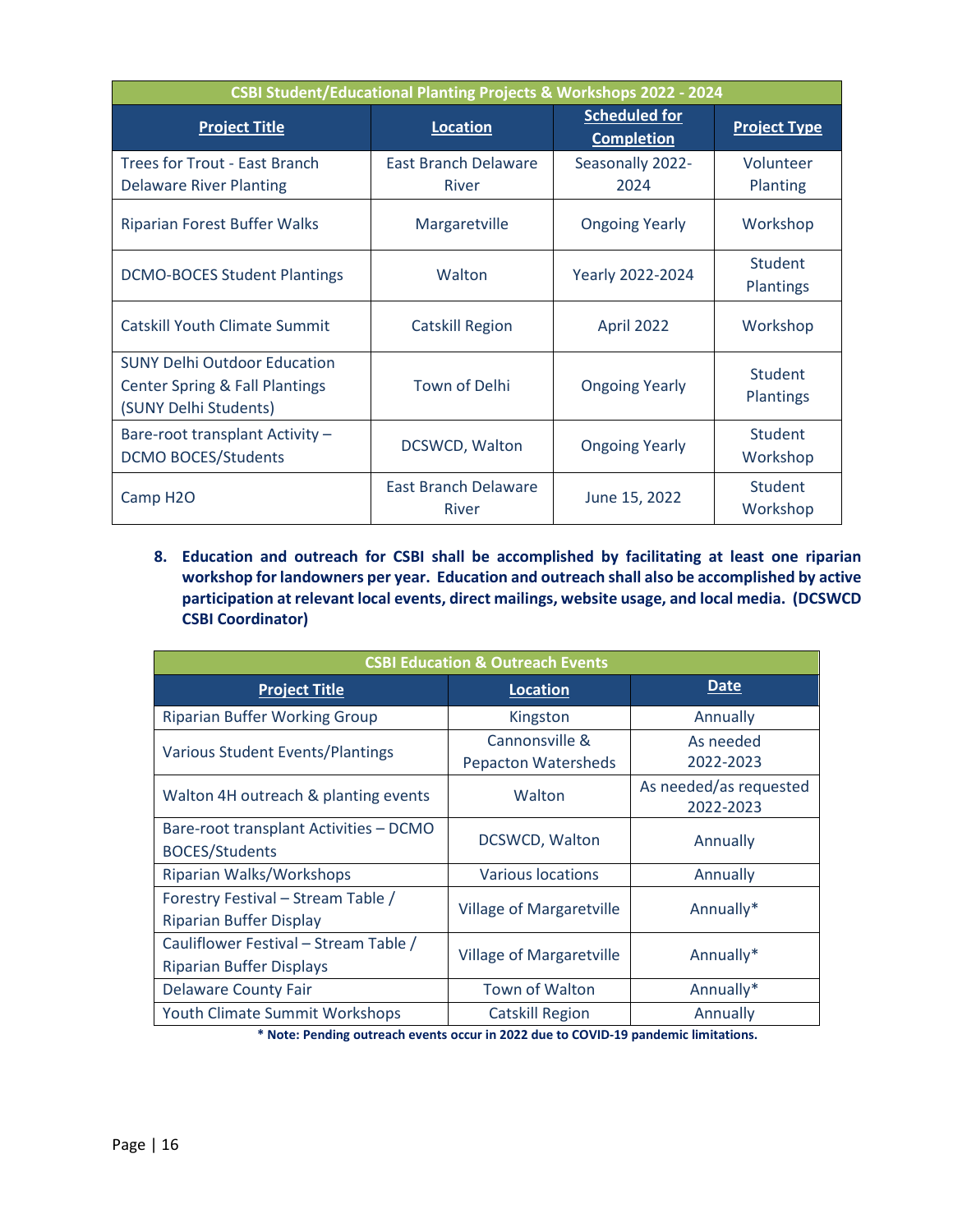- **9. Secure for all CSBI projects, landowner license and maintenance agreements for access by DCSWCD and DEP to facilitate ongoing maintenance and monitoring. (DCSWCD CSBI Coordinator)**
- **10. Develop planting plans as requested for applicable stream program projects in coordination with stream program staff. (DCSWCD SCMPr Staff and DCSWCD CSBI Coordinator)**
- **11. Develop and implement a monitoring program for riparian buffer projects to identify project success and effectiveness. (DCSWCD CSBI Coordinator, DEP CSBI Coordinator)**
- **CSBI Yearly Project Monitoring Year Monitored Number Projects Sites # Plots Surveyed** 2021 19 65 2022 21 92 2023 18 85 2024 20 90
- **a. Monitoring protocol developed for all implemented CSBI (and supplemental) projects.**

- **b. Monitoring protocol was developed for invasive species monitoring of CSBI planting project locations.**
- **12. Develop local resources to maintain availability of native vegetation planting stock as needed. (DCSWCD CSBI Coordinator)**
	- **a. Conduct bare-root transplant to containers event with Walton Central School and DCMO BOCES to secure supplemental plants and species for CSBI planting projects.**
	- **b. Work with SUNY Delhi summer interns to assist in project monitoring, invasive species eradication efforts and maintenance of plant stock for planting projects.**
	- **c. Collaborate with the DEP Project Manager on determining plant material needs and the coordination of logistics pertaining to delivery of native plant materials for riparian project planting sites.**
- **13. Provide technical assistance to streamside landowners through ongoing coordination with the West-of-Hudson Riparian Buffers Working Group.**
- <span id="page-16-0"></span>**B. Implement a Variable Width Riparian Buffer Pilot Program Action Items**
	- **1. CSBI will continue to identify eligible sites for implementing variable width buffers. (DCSWCD CSBI Coordinator, DEP Project Manager, DCSWCD SCMPr staff)**
	- **2. Identify potential sites for demonstration of a variable width riparian buffer pilot project. Implement one demonstration project. (SCMPr Staff, DEP Staff, WAP Staff)**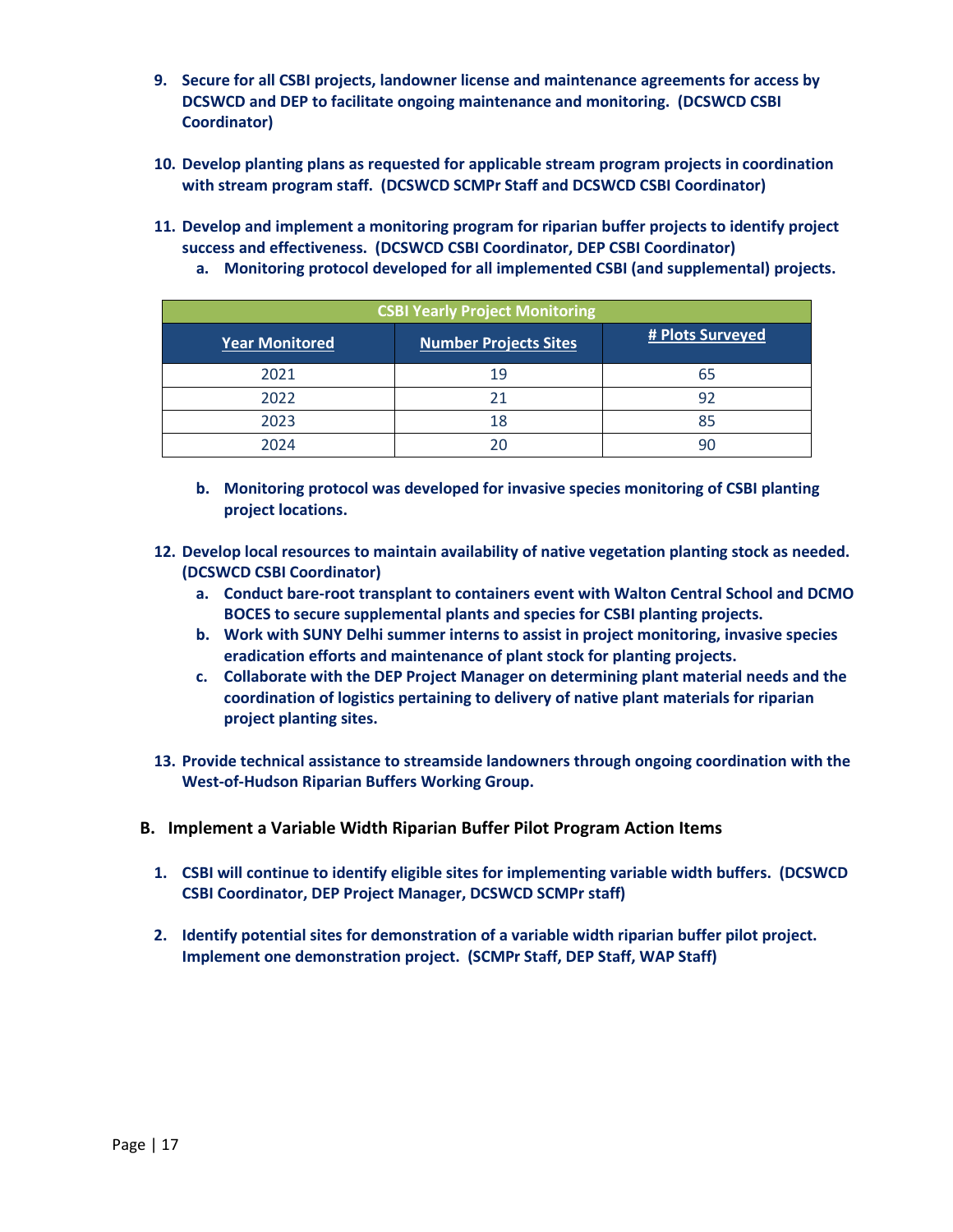- <span id="page-17-0"></span>**C. Implement a CREP/CSBI Riparian Buffer Pilot Program on Non-Agricultural Lands with the USDA Conservation Reserve Enhancement Program (CREP) Action Items** 
	- **1. Implement the prioritization process for providing technical and financial assistance to the Watershed Agricultural Council (WAC) for fallow land CREP-CSBI projects and identify roles and responsibilities in implementation. (CREP-CSBI Pilot Program Working Group)**
	- **2. Conduct stream evaluation and assessment to determine Pilot Program eligibility, including if stream instability issues will preclude projects. Training and ongoing assistance to support evaluations and assessments. (CREP-CSBI Pilot Program Working Group)**
	- **3. Provide design support for the development and approval of conservation plans (Riparian Corridor Management Plans) and implementation of projects that facilitate CREP enrollment. (CREP-CSBI Pilot Program Working Group)**
	- **4. Provide CSBI cost-share funding to the Watershed Agricultural Council to facilitate fallow land CREP enrollment. (SCMPr Coordinator, SCMPr Staff, DEP Project Manager)**
	- **5. Monitor and evaluate the success of the CREP-CSBI projects. (SCMPr Staff)**
	- **6. Continue to monitor and evaluate metrics and report to assess the effectiveness of the extended Pilot Program (CREP-CSBI Pilot Program Working Group)**
	- **7. The Delaware County CREP-CSBI Pilot Program Working Group shall include: SCMPr Coordinator, SCMPr-CSBI Coordinator, DEP Project Manager, WAC Program Managers and Planner(s), DCSWCD and NRCS.**

| <b>CREP/CSBI Riparian Corridor Management Planting Projects</b> |                       |                  |              |                     |
|-----------------------------------------------------------------|-----------------------|------------------|--------------|---------------------|
| <b>Project Title</b>                                            | <b>Location</b>       | Length<br>(feet) | <b>Acres</b> | <b>Status</b>       |
| Upper East Brook - Site 1                                       | <b>Town of Walton</b> | 375              | 1.8          | Planned for<br>2022 |
| Upper East Brook - Site 2                                       | <b>Town of Walton</b> | 1,230            | 3.3          | Planned for<br>2023 |
| East Brook (D'Orazio) Post<br><b>Restoration Planting</b>       | <b>Town of Walton</b> | 500              | 1.5          | Planned for<br>2022 |
| <b>Uplands Center Planting</b>                                  | <b>Town of Walton</b> | 2,300            | 31.2         | Planned for<br>2022 |
| <b>Frank-Tremperkill Restoration</b>                            | <b>Town of Andes</b>  | 850              | 3.9          | Planned for<br>2022 |
| Palen-Winter Hollow Planting                                    | <b>New Kingston</b>   | 1,475            | 5.5          | Planned for<br>2022 |
|                                                                 | <b>Project Totals</b> | 6,230            | 45.70        |                     |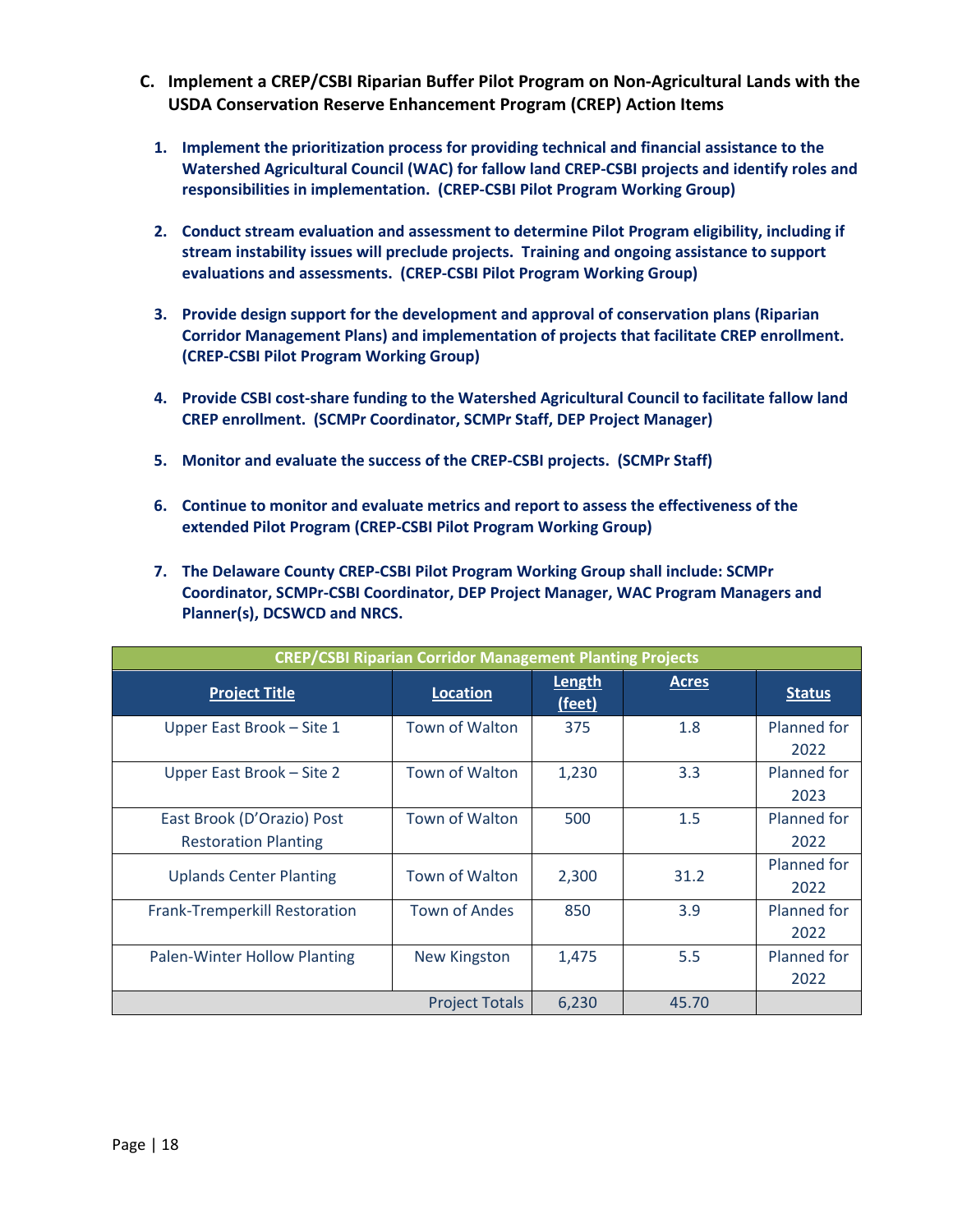| <b>CREP/CSBI Riparian Planting Projects - Completed 2021</b> |                                                 |                  |                      |                  |
|--------------------------------------------------------------|-------------------------------------------------|------------------|----------------------|------------------|
| <b>Project Title</b>                                         | Location                                        | Length<br>(feet) | <b>Project Acres</b> | <b>Status</b>    |
| <b>Winter Hollow Riparian Planting</b><br>(CREP/CSBI)        | Hamlet of New<br>Kingston/Town of<br>Middletown | 2,850            | 12.15                | Complete<br>2021 |
| West Terry Clove Riparian<br>Planting (CREP/CSBI)            | Town of Hamden                                  | 1,560            | 5.38                 | Complete<br>2021 |
| <b>Planting Project Totals</b>                               |                                                 | 4,410            | 17.53                |                  |

#### <span id="page-18-0"></span>**D. Invasive Species Management Action Items**

- **1. Continue to work collaboratively with Delaware County Solid Waste Facility to compost Japanese Knotweed. (SCMPr staff, DCDPW)**
	- **a. Continue to treat invasive species such as Japanese knotweed on CSBI project sites with a variety of methods including herbicide application and monitor the effectiveness of methods.**
	- **b. Conduct a Japanese Knotweed pull and clean up educational workshop with local community groups and SUNY Delhi college students.**

| <b>CSBI Invasive Species Control Projects</b> |                        |                                           |  |  |
|-----------------------------------------------|------------------------|-------------------------------------------|--|--|
| <b>Project Title</b>                          | <b>Location</b>        | <b>Scheduled for</b><br><b>Completion</b> |  |  |
| <b>Mead Road Knotweed Control</b>             | <b>New Kingston</b>    | Ongoing thru 2022                         |  |  |
| Kelly's Kayaks Knotweed Control               | <b>Halcottsville</b>   | Ongoing thru 2022                         |  |  |
| <b>Depot Street Knotweed Control</b>          | <b>Fleischmanns</b>    | Ongoing thru 2022                         |  |  |
| <b>Upper East Brook Road IS Control</b>       | Town of Walton         | Ongoing thru 2022                         |  |  |
| <b>Vly Creek IS Control</b>                   | <b>Town of Halcott</b> | Completed 2022                            |  |  |
| East Brook IS Control-Siegel                  | <b>Town of Walton</b>  | Ongoing thru 2023                         |  |  |
| <b>East Brook IS Control-Hobbs</b>            | <b>Town of Walton</b>  | Ongoing thru 2023                         |  |  |
| East Brook IS Control-D'Orazio                | <b>Town of Walton</b>  | Ongoing thru 2023                         |  |  |
| East Brook IS Control-Parrinello              | Town of Walton         | Ongoing thru 2023                         |  |  |
| Delhi – Delaware Ave Knotweed                 | Town of Delhi          | Ongoing Thru 2022                         |  |  |
| Kerr's Creek Knotweed Control                 | <b>Town of Walton</b>  | Ongoing thru2024                          |  |  |
| Cal Terry Invasive Species Control            | <b>Town of Hamden</b>  | Ongoing thru 2023                         |  |  |
| East Brook Farm Knotweed                      | <b>Town of Walton</b>  | Ongoing thru 2022                         |  |  |
| Control                                       |                        |                                           |  |  |

- **2. Continue to participate in Catskill Regional Invasive Species (CRISP). (SCMPr staff, DCPD)**
- **3. Working with program partners and local agencies on developing Japanese knotweed control focus group.**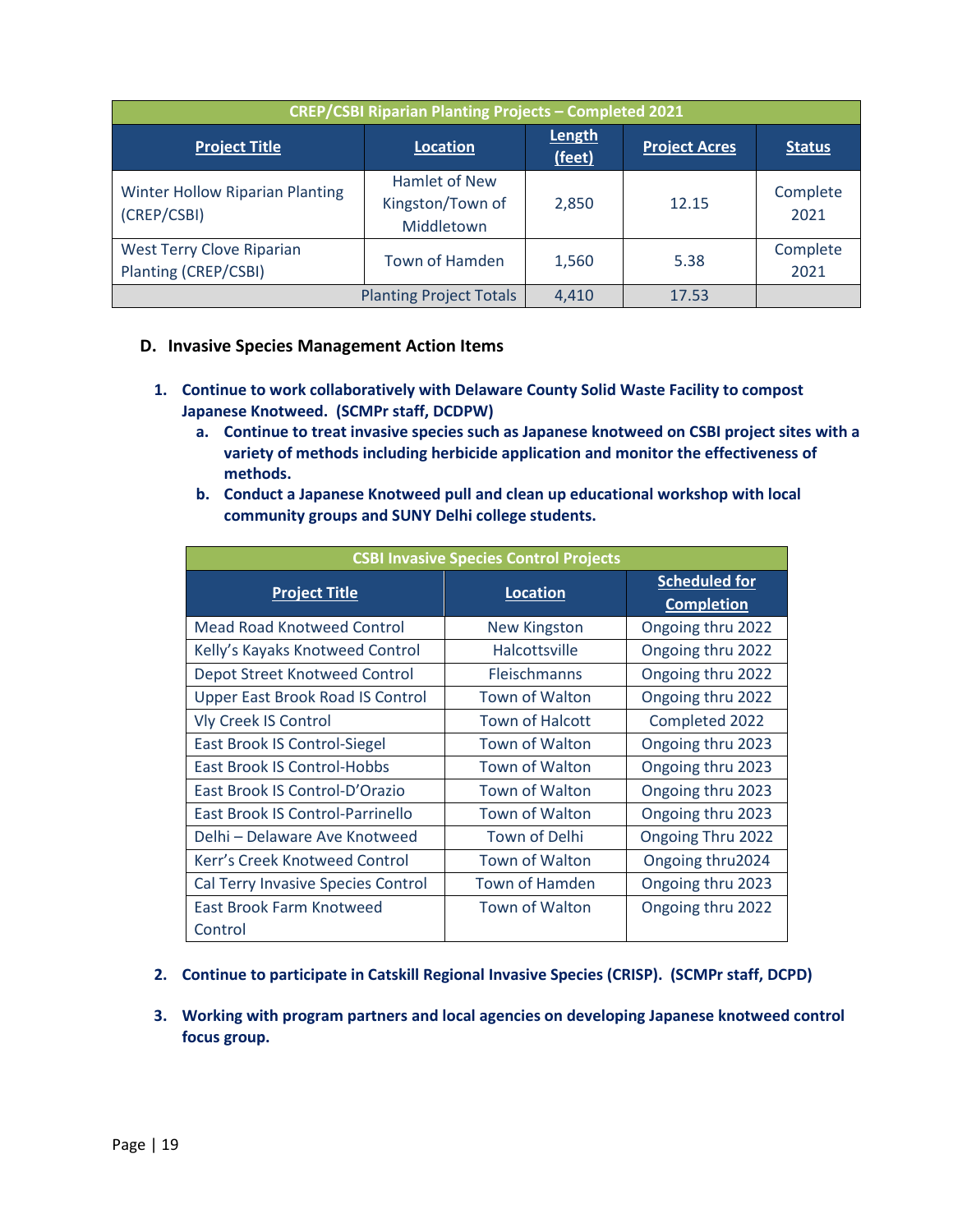### <span id="page-19-0"></span>**4. Restoration Projects**

Restoration projects utilize new and innovative stream management techniques with educational value. These projects make use of fluvial geomorphic principles and the scale of the project may vary from localized activities such as stream bank stabilization to more extensive stream restoration projects.

#### <span id="page-19-1"></span>**A. Debris Management Action Items**

- **1. Develop a Delaware County protocol for municipalities to manage woody debris in stream systems. (DCSWCD SCMPr Coordinator, DEP Project Manager, DCDPW )**
- **2. Design and implement two demonstration projects that utilize the woody debris protocol developed by the SCMPr. (SCMPr Staff)**
	- **a. Steele Brook woody debris removal SMIP grant completed in 2021.**
	- **b. Town of Hardenburgh debris removal SMIP grant Pending DEP final approval**
	- **c. Village of Margaretville debris removal SMIP grant Pending DEP final approval**
- **3. Undertake a periodic review of the woody debris protocol developed by the SCMPr. (SCMPr Staff, DEP Staff)**
- <span id="page-19-2"></span>**B. Stream Gravel Deposition Issues Action Items**
	- **1. Develop and implement an educational and outreach program to teach municipal leaders and community members about the specific stream processes involved in the mobilization and transport of gravel and debris. Continue to promote training in Post-Flood Stream Intervention practices. (SCMPr Staff)**
		- **a. Continue to support the Walton Central School students with the gravel study and encourage additional studies that were funded with a SMIP grant to study sediment issues in streams near the bridges in the Village of Walton. The SMIP grant was completed in 2015, but the program will continue the gravel study in the environmental class curriculum.**
	- **2. Continue to encourage one or two municipalities to apply for grant funding through the SCMPr to scientifically study stream reaches with identified gravel deposition issues for potential case studies to be used in Item 1. This could be accomplished through the Local Flood Hazard Mitigation Analysis process. (SCMPr Staff)**
		- **a. MacGibbon Hollow stream in the Town of Walton on hold until the Town of Walton recommends to proceed with the project.**
	- **3. Continue to implement and monitor the West Branch Delaware River tributary bedload transport study to utilize passive radio frequency identification (RFID) tracers deployed into three study locations in East Brook tributary. This scientific study will determine the relation of discharge to the movement and displacement of sediment. (SCMPr Staff)**
		- **a. East Brook in the Village of Walton was selected as the study area in (2019). A variety of rocks were collected and measured before the RFID were placed in the drilled holes and epoxied. The rocks were placed back into East Brook stream in approximately the same location. The rocks will be found using an antenna and the location GPS after a significant storm. Field work and monitoring the movement of sediment will continue in 2022-2025.**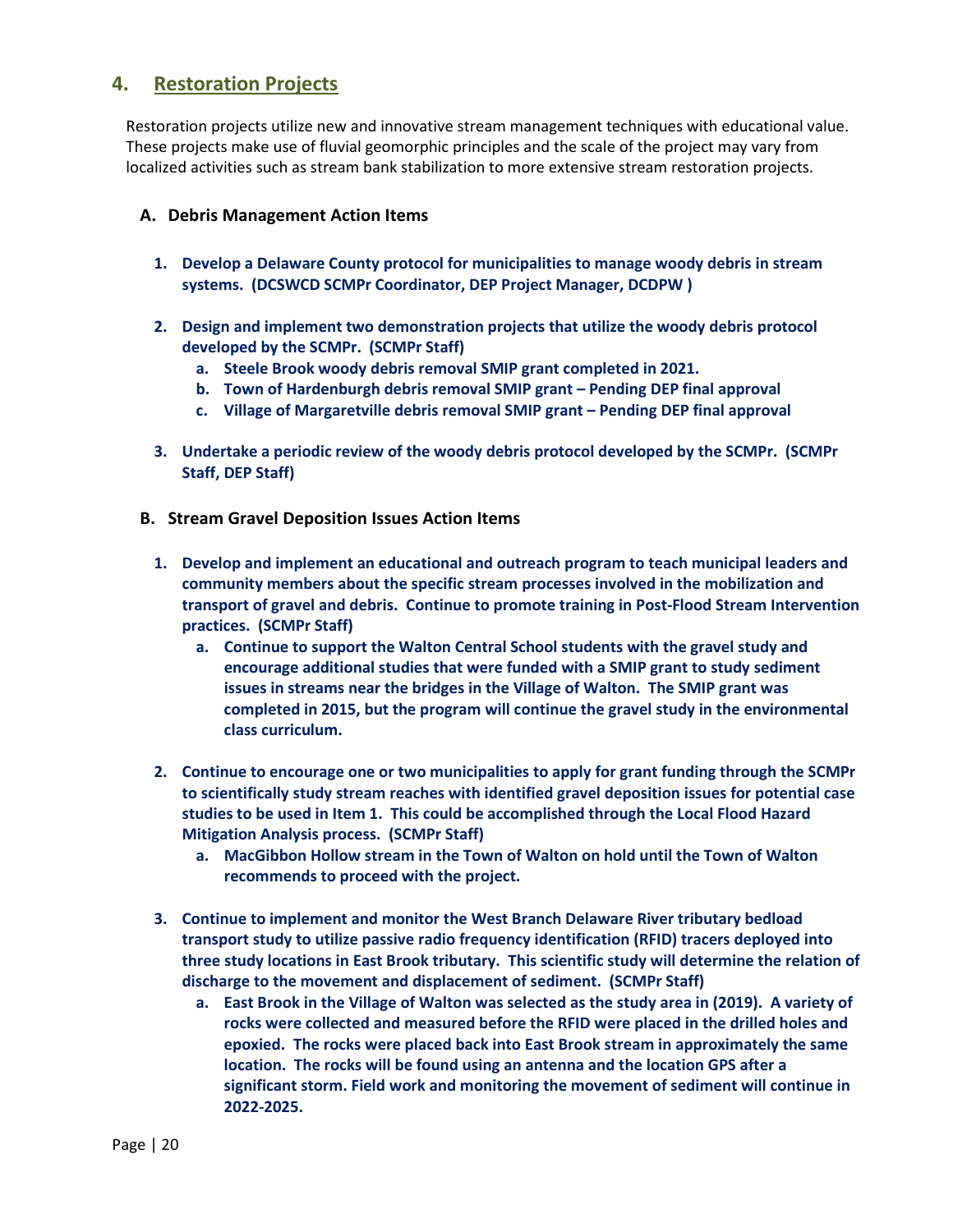- **4. Design and implement two demonstration projects that utilize the existing gravel management protocol developed by the SCMPr. (SCMPr Staff)**
	- **a. Continue to photo monitor the Post-Flood Emergency Stream Intervention project located in the Town of Hamden on Launt Hollow stream that was completed in 2009. The Hamden Highway Department maintains the steam channel to the proper width and depth for approximately 100 linear feet whenever the stream capacity is compromised with gravel.**
	- **b. MacGibbon Hollow and Marvin Hollow in the Town of Walton**
- **5. Undertake a periodic review of the gravel maintenance protocol developed by the SCMPr. (SCMPr Staff, DEP Staff)**
- <span id="page-20-0"></span>**C. Nutrient Loading Study Action Items**
	- **1. Implement the West Branch Delaware River nutrient loading study to assist in the prioritization of projects. This scientific study will determine the relation of discharge to streambank erosion and the loading of Total Phosphorus (TP) and Total Nitrogen (TN) into the West Branch Delaware River. (SCMPr Staff)**
		- **a. The confluence of Bagley Brook and the West Branch Delaware River on the River Haven Farm in the Town of Hamden was selected as a study area. An eroding streambank along a corn field is contributing excessive amounts of sediment to the river system. Several soil samples were taken and sent for laboratory analysis to determine the concentration of TP and TN in the loaded sediment. GIS analysis was used to determine volume of eroded soil. Together, these variables allow for the calculation of total mass of TP and TN loading at this site.**
		- **b. An eroding streambank along the West Branch of the Delaware River at the Birdsong Farm in the Town of Hamden was selected as a second study area. An eroding streambank along a hay field is contributing excessive amounts of sediment to enter the river system. Several soil samples were taken and sent for laboratory analysis to determine the concentration of TP and TN in the loaded sediment. GIS analysis was used to determine volume of eroded soil. Together, these variables allow for the calculation of total mass of TP and TN loading at this site.**
		- **c. "Two Nutrient Loading Case Studies at Significant Streambank Erosion Sites on the West Branch Delaware River" was finalized and submitted to FAD regulatory authorities in October 2021. This report includes results from the data collected from the two projects listed above.**
		- **d. Additional sites will be selected for study in 2022-2024 using GIS analysis. Sites will be chosen based on severity of erosion and nutrient content using the same process outlined for the River Haven Farm and Birdsong Farm sites.**
- <span id="page-20-1"></span>**D. Utilize Existing Funding Sources Action Items**
	- **1. Continue to explore opportunities for utilizing grant funding sources to match SCMPr funds for implementing recommendations. (DCSWCD SCMPr Coordinator)**
		- **a. Army Corps of Engineer's Water Resources Development Act (WRDA)**
			- **i. Bull Run Stream Slope Stabilization in the Town of Middletown**
			- **ii. Steele Brook Streambank Stabilization in the Town of Delhi**
	- **2. Train staff and others within the watershed on how to prepare grant applications for obtaining additional funds for matching SCMPr funds.**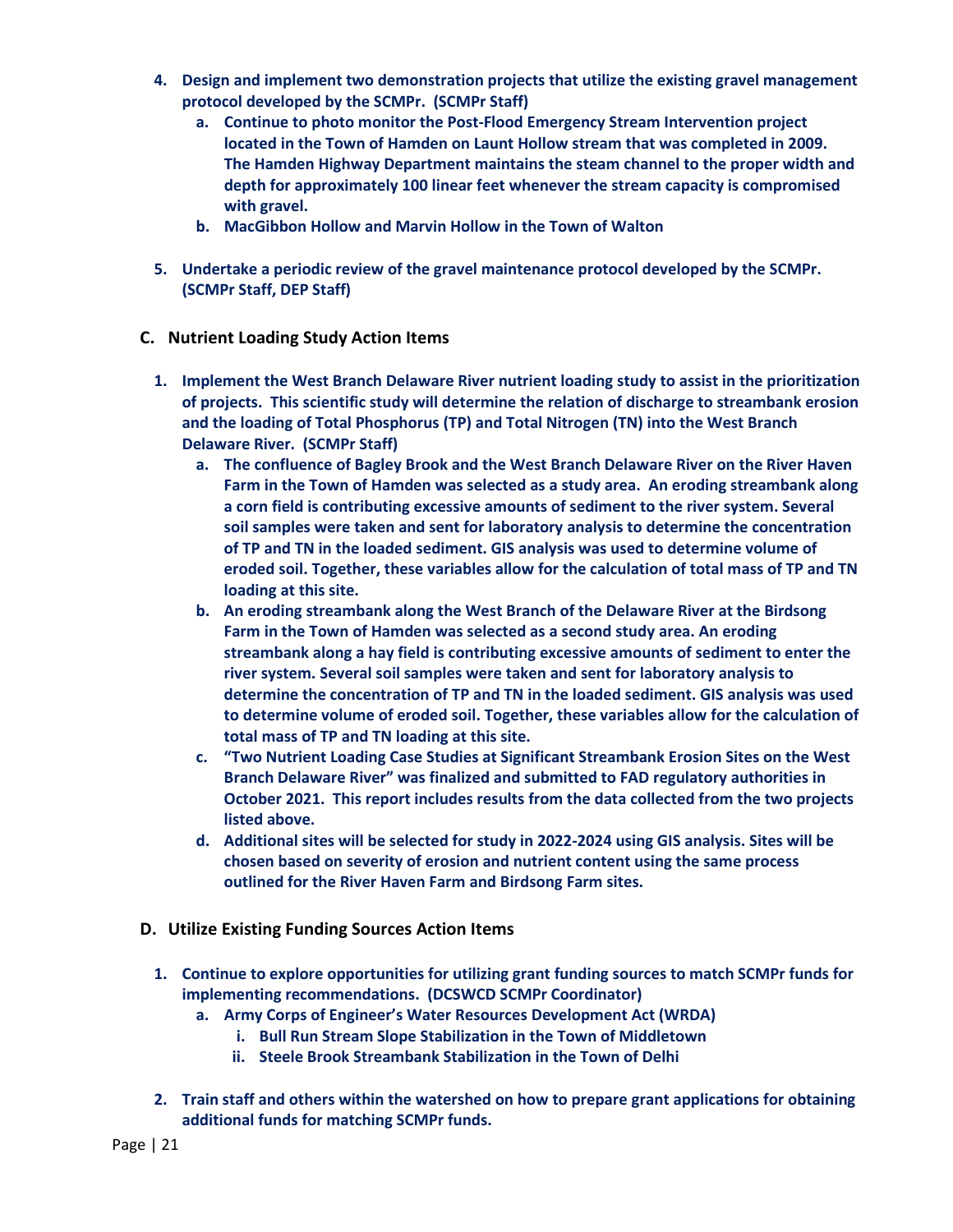#### <span id="page-21-0"></span>**E. Demonstration/Restoration Projects for Construction in 2022 – 2023**

- **1. Bull Run Streambank Repair, EBDR Middletown**
	- **a. This project was recommended by the PAC to fund as a demonstration project for repair of a 2013 Emergency Watershed Protection stream project upon request from the Town of Middletown Supervisor. In 2013, the streambed had been stabilized using 3 hardened riffle structures and the toe of the embankment was protected with rip rap, which are still working. The steep embankment failed in the spring of 2016 and the top area liquefied with the frost thawing out of the soil and sent the whole face sliding down in a debris flow.**
	- **b. 2022 Status: Milone and MacBroome, Inc. (now a part of SLR Consulting), an engineering consultant, has been selected to design the project. The project design is currently at 60%. Project is on hold.**
- **2. Steele Brook Streambank Stabilization, WBDR Delhi**
	- **a. This project was recommended by the Local Flood Analysis (LFA) for the Town and Village of Delhi, written by a consultant, Woidt Engineering & Consulting, PC, for the Delhi Flood Commission. The project consists of a streambank stabilization on one of the worst slope failures in the Steele Brook watershed that impairs water quality with fine sediment and woody debris.**
	- **b. 2022 Status: Phase 1 and Phase 2 of the project were 90% completed in 2021. The contractor needs to finish work on the access roads.**
- **3. East Brook CREP/CSBI Streambank Stabilization on East Brook, WBDR Walton**
	- **a. This project was recommended by the CREP/CSBI program to repair eroding streambanks in order to establish a riparian buffer along fallow agricultural fields. This project is in the Town of Walton along East Brook in the West Branch of the Delaware River watershed.**
	- **b. 2022 Status: Project was 90% completed in 2021. Riparian buffer planting is scheduled for Fall 2022.**
- **4. Village of Stamford South Street Culvert Replacement, WBDR**
	- **a. This project was recommended in the Stamford LFA and sponsored by the Stamford Flood Commission to replace an undersized arch bridge that has partially collapsed and resulted in a road closure along South Street.** 
		- **i. 2021 Status: Delaware County SWCD Stream Staff have partnered with Delaware County DPW to design and replace the culvert. Task orders have been given to an Engineer Consultant to complete the bridge design and replacement. The project is expected to be constructed in 2023.**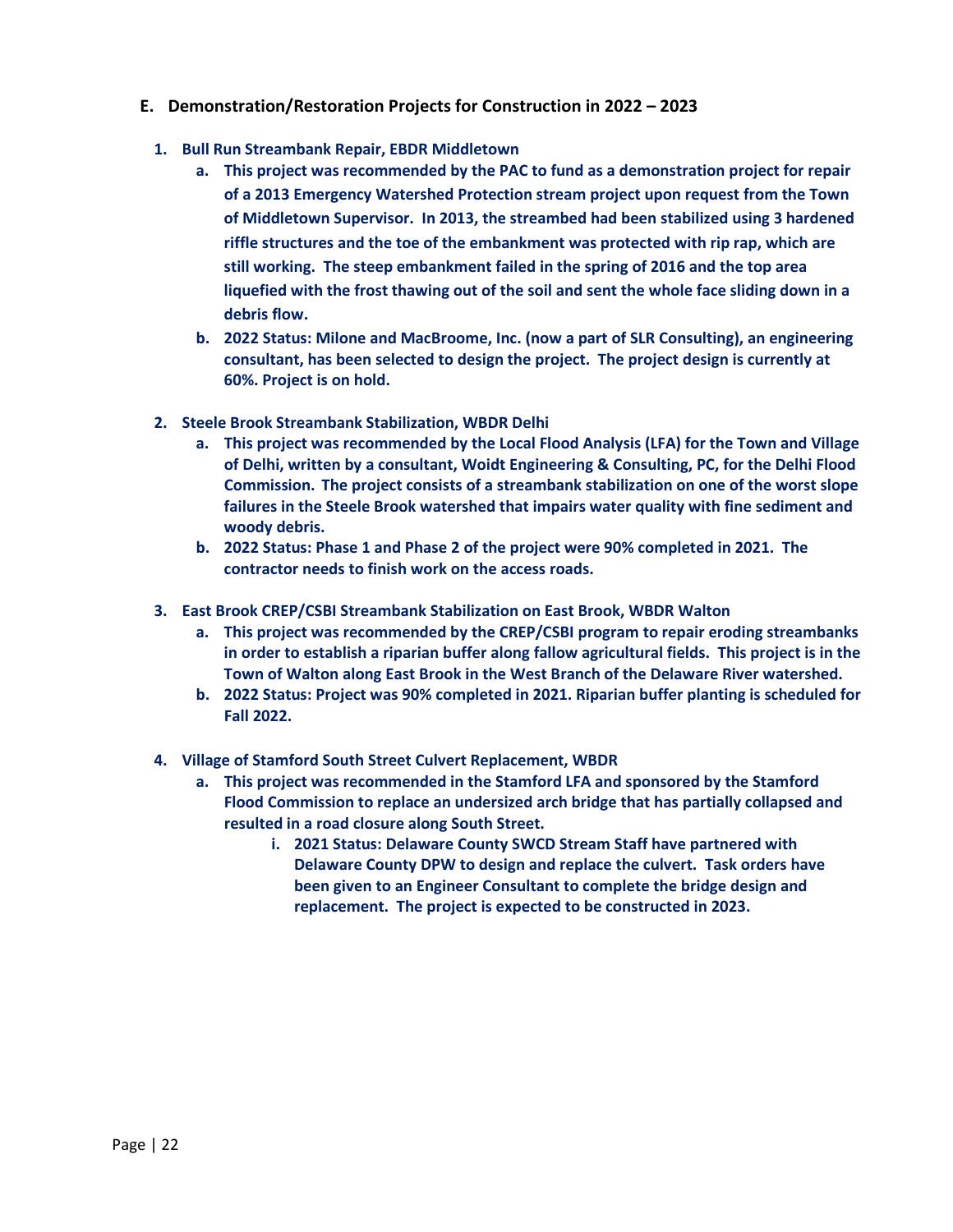- **5. Grade Control at Utility Crossings on tributaries in the Village of Walton,** 
	- **a. This project was recommended by the Walton Flood Commission and is a SMIP grant project to protect utility crossings on three tributaries within the Village of Walton.** 
		- **i. Utility Crossing Site #4: West Brook Austin Lincoln Park, North 2022 Status: The project was completed in 2021.**
		- **ii. Utility Crossing Site #6: West Brook East St. Bridge 2022 Status: Delaware County SWCD Stream Staff completed the 100% design. The project bid advertisement was published in June 2021 with construction in Summer 2021. Project postponed due to the elevated water levels. Project construction will be rescheduled for June 15, 2022.**
		- **iii. Utility Crossing Site #8: West Brook Delaware Street Bridge 2022 Status: Delaware County SWCD Stream Staff is working on the 60% design. The project is anticipated to be constructed in 2022.**
		- **iv. West Brook Streambank Stabilization at Village Well 2022 Status: Delaware County SWCD Stream Staff is working on the 10% design. The project is anticipated to be constructed in 2022.**
		- **v. Utility Crossing Site #10 and #13 2022 Status: the project is currently on hold until DCSWCD and NYCDEP come to agreement on prioritization against other projects.**
- **6. River Haven Farm West Branch Delaware River Restoration, WBDR Hamden**
	- **a. This project was recommended by the Local Flood Analysis for the Town of Hamden along the West Branch of the Delaware River written by a consultant, Milone and MacBroom Inc. (now a part of SLR Consulting), for the Hamden Flood Commission. The bank erosion and channel instability is an ongoing problem at the confluence of Bagley Brook. A geomorphic assessment was completed on Bagley Brook in 2021 to evaluate the problem of channel instability and sediment contribution to the West Branch. The information that gathered will be used for the design of a restoration project.**
		- **i. 2022 Status: Delaware County SWCD Stream Staff collected soil data 2019- 2020. Topographic survey and Rosgen Level I assessments were completed in summer 2020. "Two Nutrient Loading Case Studies at Significant Streambank Erosion Sites on the West Branch Delaware River" has been completed and submitted to the NYS DOH. Delaware County SWCD Stream Staff is working on the 30% design. The project is anticipated to be constructed in 2023.**
- **7. Andes Central School Grade Control, Floodplain Benches, Bridge Replacement, Town of Andes**
	- **a. This project was the identified in the Andes Local Flood Analysis Plan. Stacked rock walls line the banks of both Liddle Brook and the Tremper Kill on the school's property; sections of these rock walls have collapsed in recent years due to streambed degradation. Hydraulic erosion will continue to undermine the rock walls and, in turn, threaten school property, private property, school-owned infrastructure, and townowned infrastructure. Increasing the span of Andes Central School's transportation bridge over Liddle Brook is also recommended in the Andes LFA. Bridge replacement would not only reduce flooding on State Route 28 and adjacent residences, per the LFA, but it would also replace a failing structure that provides the only vehicular access to the school.**
	- **b. 2022 Status: Delaware County SWCD Stream Staff is working on the 60% design. The project is anticipated to be construction in 2023 as the design for the bridge replacement is finalized.**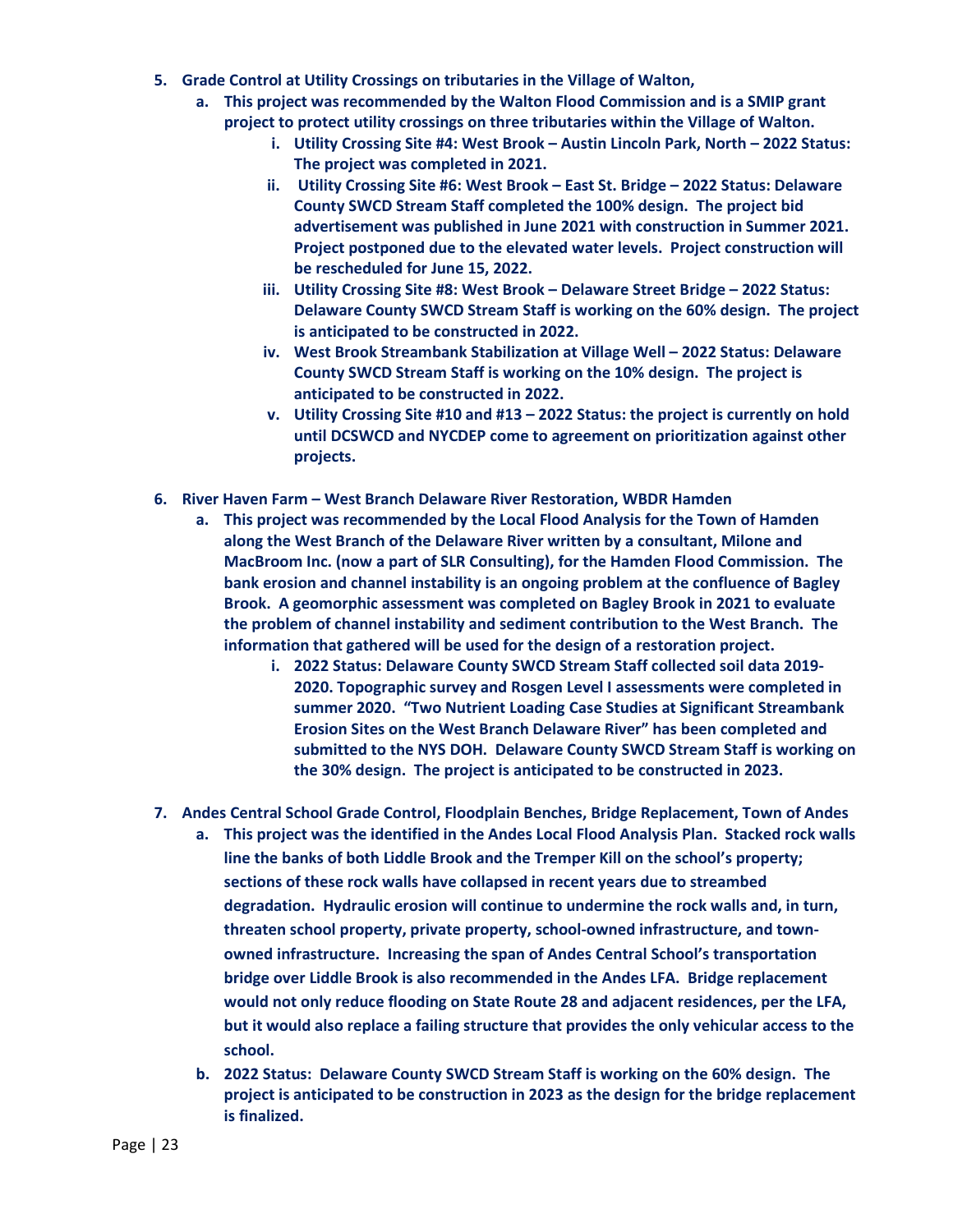- **8. Pleasant Valley Brook / East Branch Delaware River Confluence Debris Clean-up, Town of Roxbury**
	- **a. This project was the identified in the Roxbury Local Flood Analysis Plan. The stream channel is plugged with sediment and debris which frequently floods the Kirkside Park. The purpose of this project is to remove obstructions in Pleasant Valley Brook and properly dimension 95 linear feet of stream channel to reestablish a single channel and create a better alignment to confluence with the East Branch Delaware River.**
	- **b. 2022 Status: Delaware County SWCD Stream Staff is working on the 100% design. The project is anticipated to be constructed in 2022.**
- **9. West Brook SL 5.58 Site on Foreman's Property, Walton** 
	- **a. This project was the identified after the December 2020 storm event. The Foreman's own approximately 0.43 miles of property on either side of West Brook. Currently, this land is being used for agricultural purposes and is rented to David Holley, a dairy farmer and a participant of the Watershed Agricultural Program. Excessive sediment deposition toward the upstream end of the Foreman property has contributed to the lateral migration of West Brook and subsequent erosion of West Brook's right bank. The right bank erosion continues downstream for approximately 425 linear feet to an existing hardened agricultural crossing.**
	- **b. 2022 Status: The project was completed in 2021.**

#### <span id="page-23-0"></span>**5. Conservation Reserve Enhancement Program (CREP) Assistance**

Provide assistance for the implementation of Conservation Reserve Enhancement Program (CREP) in agricultural areas where streambank stability issues make those lands ineligible for buffer enhancement under the CREP's guidelines.

- <span id="page-23-1"></span>**A. Integration of the Stream Corridor Management Program and the Watershed Agricultural Program Action Items**
	- **1. Provide stream assessment training to Watershed Agricultural Program's planning and technical staff to identify and classify impaired stream segments during the development or revision of individual Whole Farm Plans. (SCMPr and WAP Staff)**
	- **2. Continue to implement the MOU between DCSWCD and the Watershed Agricultural Council (WAC) and its protocols for providing technical assistance to the Watershed Agricultural Program. (DCSWCD SCMPr Coordinator, DCSWCD Executive Director, and DCSWCD Technical Coordinator, DEP Project Manager)**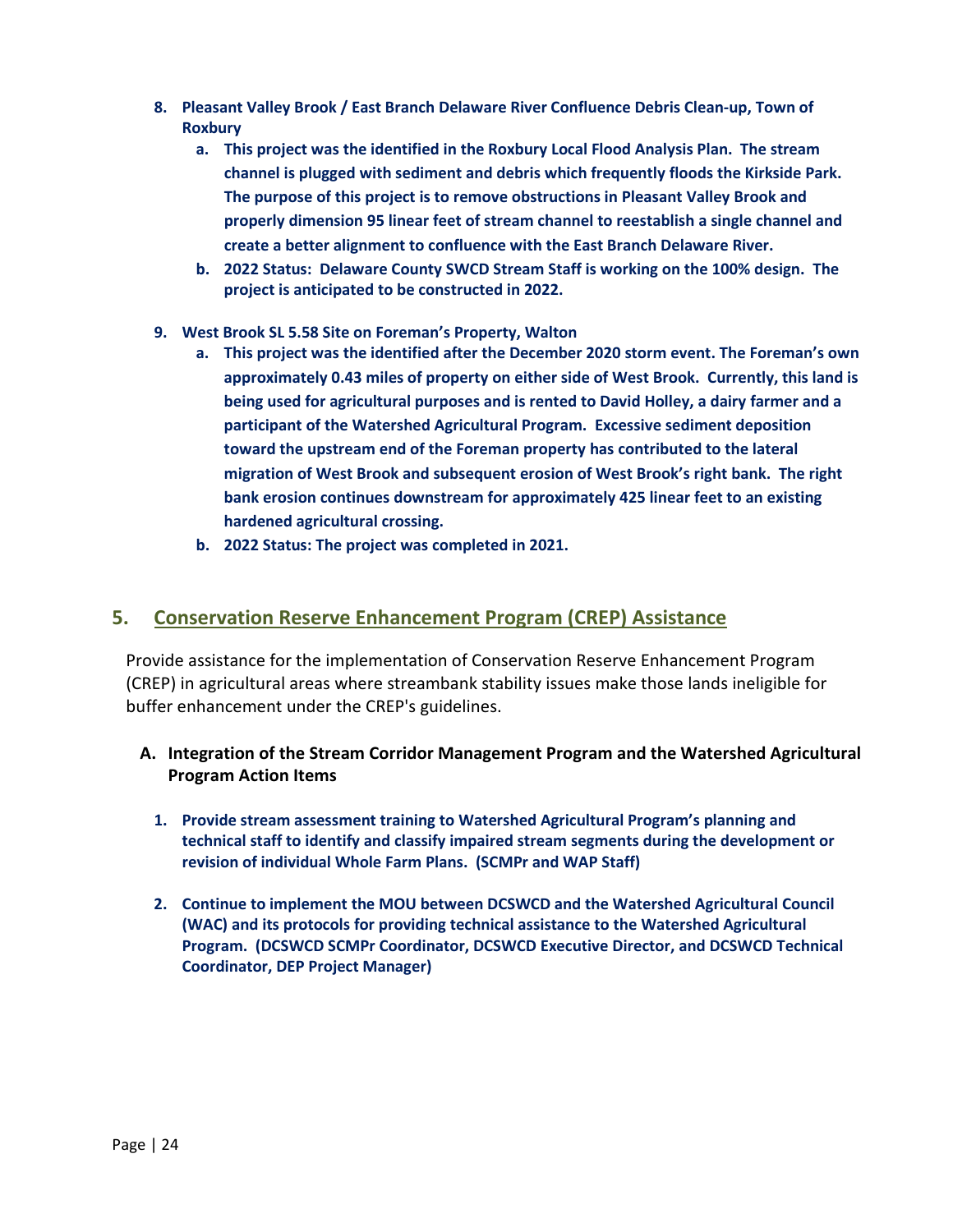- **3. Provide assistance to the WAP Planning Staff in techniques for proper placement and planning of stream related agricultural Best Management Practices. (DCSWCD SCMPr Staff)**
	- **a. Complete work on the following CREP streambank stabilization projects**
		- **i. Willard Frisbee Farm 2022 Status: Preliminary survey completed. Additional survey with unmanned aerial vehicle (UAV) is needed in 2022 to update the design drawings with the extent of bank erosion and monitor.**
- **4. Provide engineering approval, technical support, regulatory permit and individual project design assistance to Watershed Agricultural Program engineers and technicians as per the Protocol identified in action item #2 above. (DCSWCD SCMP Coordinator, SCMP Professional Engineer, and DCSWCD SCMP Staff)**
- **5. Provide a standard operation procedure for floodplain disturbance permits to be filed with the Code Enforcement Officers (CEO) across the county.**
- **6. Provide opportunity for annual floodplain development permit training for Watershed Agricultural Program engineers, technician and planners. (SCMPr Staff, CEO)**
- <span id="page-24-1"></span><span id="page-24-0"></span>**B. Provide Technical Support to the USDA Conservation Reserve Enhancement Program (CREP) Action Items**
	- **1. Continue to develop the prioritization process for providing technical and financial assistance to the WAP on CREP projects. (SCMPr Coordinator, DEP Project Manager, WAP Program Managers)**
	- **2. Provide stream evaluation and assessment assistance to the Watershed Agricultural Program planners to determine if stream instability issues will preclude CREP enrollment. Training and ongoing assistance. (SCMPr Coordinator, SCMPr PE, SCMPr technicians, and DEP as needed)**
	- **3. Provide design and regulatory permit assistance and engineering approval to the Watershed Agricultural Program engineers and technicians in the preparation of approved stream stabilization designs and projects that facilitate CREP enrollment. (SCMPr Coordinator, SCMPr PE, SCMPr technicians, and DEP as needed)**
	- **4. Continue to provide funding to the Watershed Agricultural Program for stream stabilization projects that facilitate CREP enrollment. (SCMPr Staff)**
	- **5. In cooperation with the Watershed Agricultural Program, evaluate stream instability issues for remediation on existing CREP sites. (SCMPr Coordinator, SCMPr PE, and SCMPr Technicians)**
	- **6. Provide funding to the Watershed Agricultural Program for stream projects that stabilize existing CREP sites. (SCMPr Staff)**
	- **7. Continue to monitor and evaluate the success of the bank stabilization projects. (SCMPr Staff)**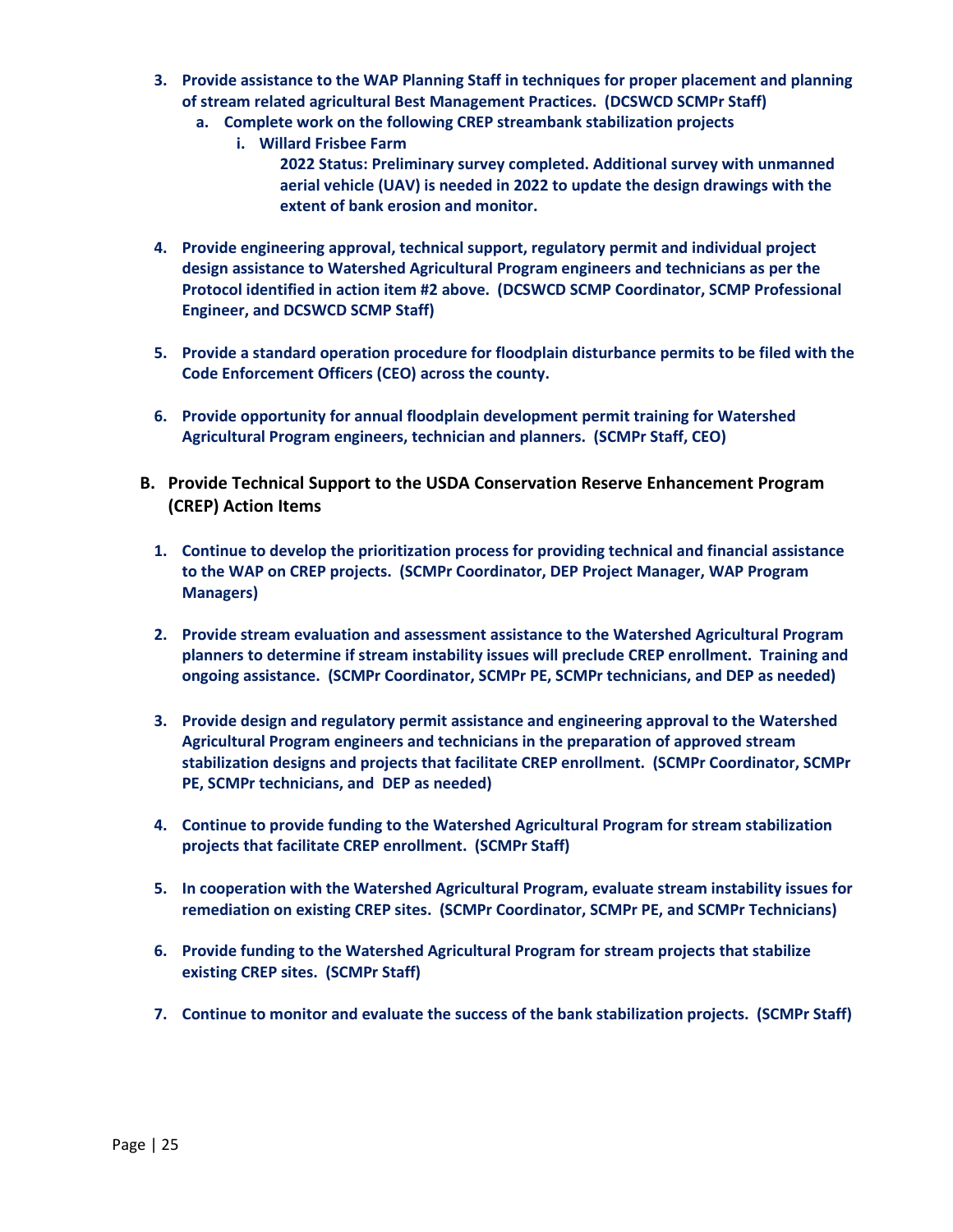- **C. Enhance the Implementation of CREP on NYC Watershed Cropland and Explore Long Term CREP Contract Action Items**
	- **1. Develop an interagency working group to prepare a white paper requesting USDA / FSA to enhance rental payments for CREP riparian buffers on cropland. (WAP Staff, DEP Staff, SCMPr Staff)**
	- **2. Explore options to maintain riparian buffers after CREP contract expiration and submit written recommendations. Development of an interagency advisory committee with Delaware County. (WAP Staff, SCMPr Staff, DEP Staff, DC Staff)**

## <span id="page-25-0"></span>**6. Stream Corridor Management Program Technical Assistance and General Support**

Stream Corridor Management Program staff from each of the partnering agencies (the Delaware County Soil and Water Conservation District, New York City Department of Environmental Protection and Delaware County Planning Department) to provide technical, planning and educational support for a range of stakeholders on water quality related issues such as floodplain management, flood response and recovery, debris and infrastructure management, property protection, aquatic habitat and recreation concerns. Support can include assessments, plans, designs, training workshops and general advice to stakeholders.

#### <span id="page-25-1"></span>**A. Provide Assistance to Community Watershed Groups/Associations and Government Entities Action Items**

- **1. Provide technical assistance and general direction to community watershed groups/association and government entities. (DCPD, SCMPr staff, DEP)**
	- **a. East Branch Delaware Flood Commission**
	- **b. Walton Flood Commission**
	- **c. Delhi Flood Commission**
	- **d. Hamden Flood Commission**
	- **e. Andes Flood Commission**
	- **f. Roxbury Flood Commission**
	- **g. Halcott Flood Commission**
	- **h. Stamford Flood Commission**
	- **i. Coalition of Watershed Towns**
	- **j. Recreation Access groups (Catskill Foundation and Water Discovery Center)**
	- **k. Delaware County Board of Supervisors**
- **2. Potential Flood Commission formation in the following communities:**
	- **a. Town of Bovina**
	- **b. Town of Kortright**
	- **c. Town of Meredith**
	- **d. Town of Middletown**
	- **e. Village of Margaretville**
	- **f. Town of Tompkins**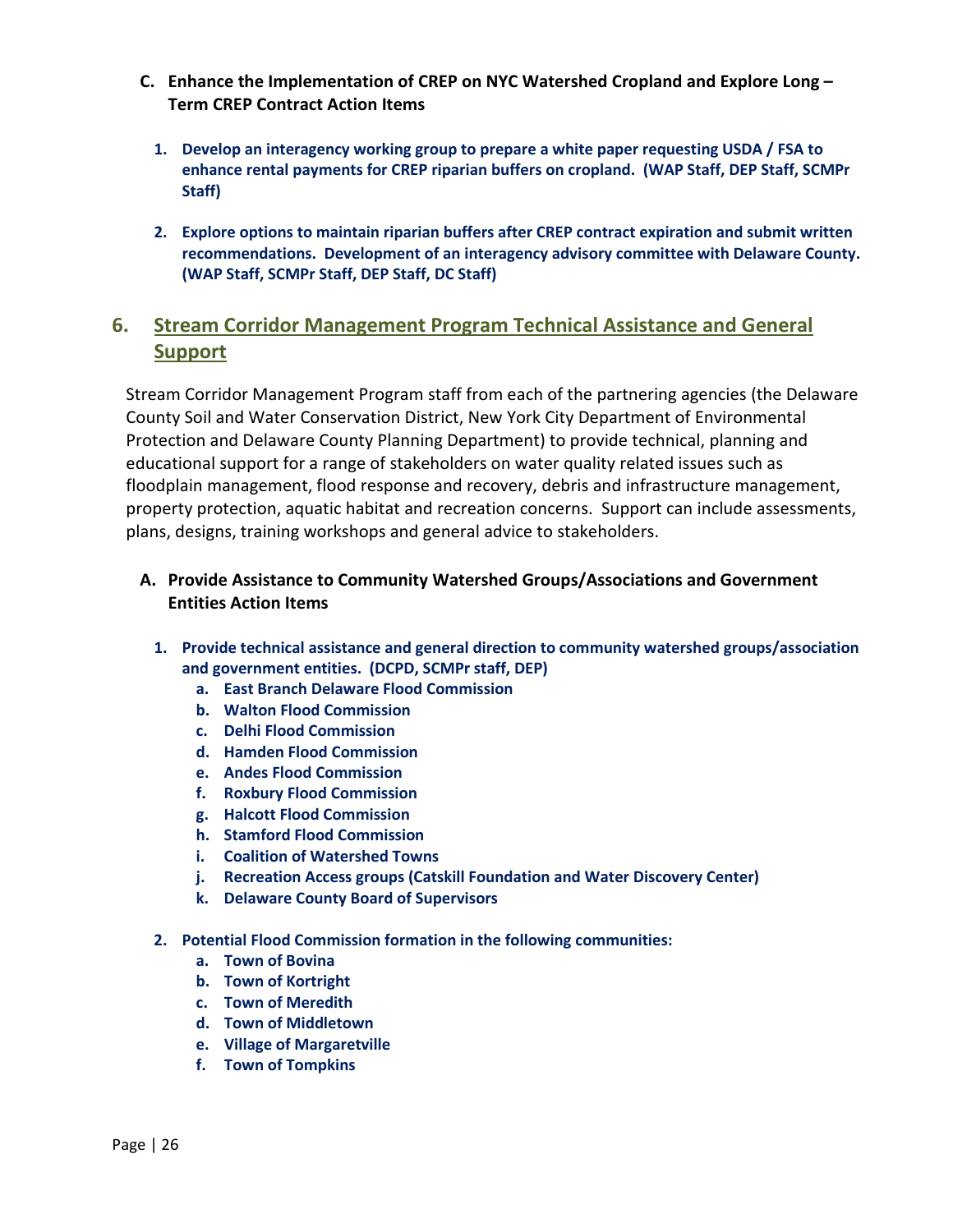- <span id="page-26-0"></span>**B. Participation with the Delaware County Action Plan (DCAP) Action Items**
	- **1. Attend regular meetings of the Delaware County Action Plan (DCAP) and advocate for inclusion of Stream Corridor Management Plan and its recommendations into all relevant components of the DCAP. (DCPD Director, DCSWCD Executive Director, SCMPr Coordinator)**
- <span id="page-26-1"></span>**C. Participation with the Catskill Watershed Corporation Action Items**
	- **1. Provide technical assistance as requested for stream related CWC funded projects. (SCMPr Staff, DEP Staff, CWC Staff)**
	- **2. Explore ways to coordinate stream related education and outreach efforts (such as Catskill Streams and Watershed Education Program) with CWC. (SCMPr Staff, CWC Staff)**
	- **3. Coordinate with CWC on Local Flood Hazard Mitigation Program including the analysis of flood problems, identification and funding of potential mitigation projects. (Executive Directors and staff of DCSWCD, DEP, DC Planning, and CWC)**
- <span id="page-26-2"></span>**D. Provide Annual Floodplain Development Permit Training for Municipal Officials Action Items**
	- **1. Provide opportunity for annual floodplain development permit training for local municipal officials. (PAC, SCMPr Staff, DEP, NYS DEC)**
	- **2. Provide technical assistance and education on the Community Rating System (CRS) to local municipal officials in the CRS program. (DCPD, SCMPr Staff)**
	- **3. Development opportunity for Municipal Officials to obtain credits for participating in educational activities. (DCPD, SCMPr Staff)**
	- **4. Support training of Floodplain Administrators (Code Enforcement Officers), Planners and Stream Managers in various aspects of floodplain management through State and Federal programs to enable them to achieve and maintain Certification as Floodplain Managers through the Association of State Floodplain Managers. (DEC, FEMA, ASFM)**
	- **5. New York State Department of Environmental Conservation's 4-Hour Erosion and Sediment Control training offered annually to contractors, code enforcement officers, municipal engineers, highway departments and planning boards.**
- **E. Enhance Local Land Use Laws and Ordinances Action Items**
	- **1. Provide assistance to local municipalities in development of stream components in local comprehensive plans, local laws and local management practices. (PAC, DCPD, SCMPr Staff, DEP)**
	- **2. Provide technical assistance to local municipalities to enhance local laws and local management practices. (PAC, DCPD, SCMPr Staff, DEP)**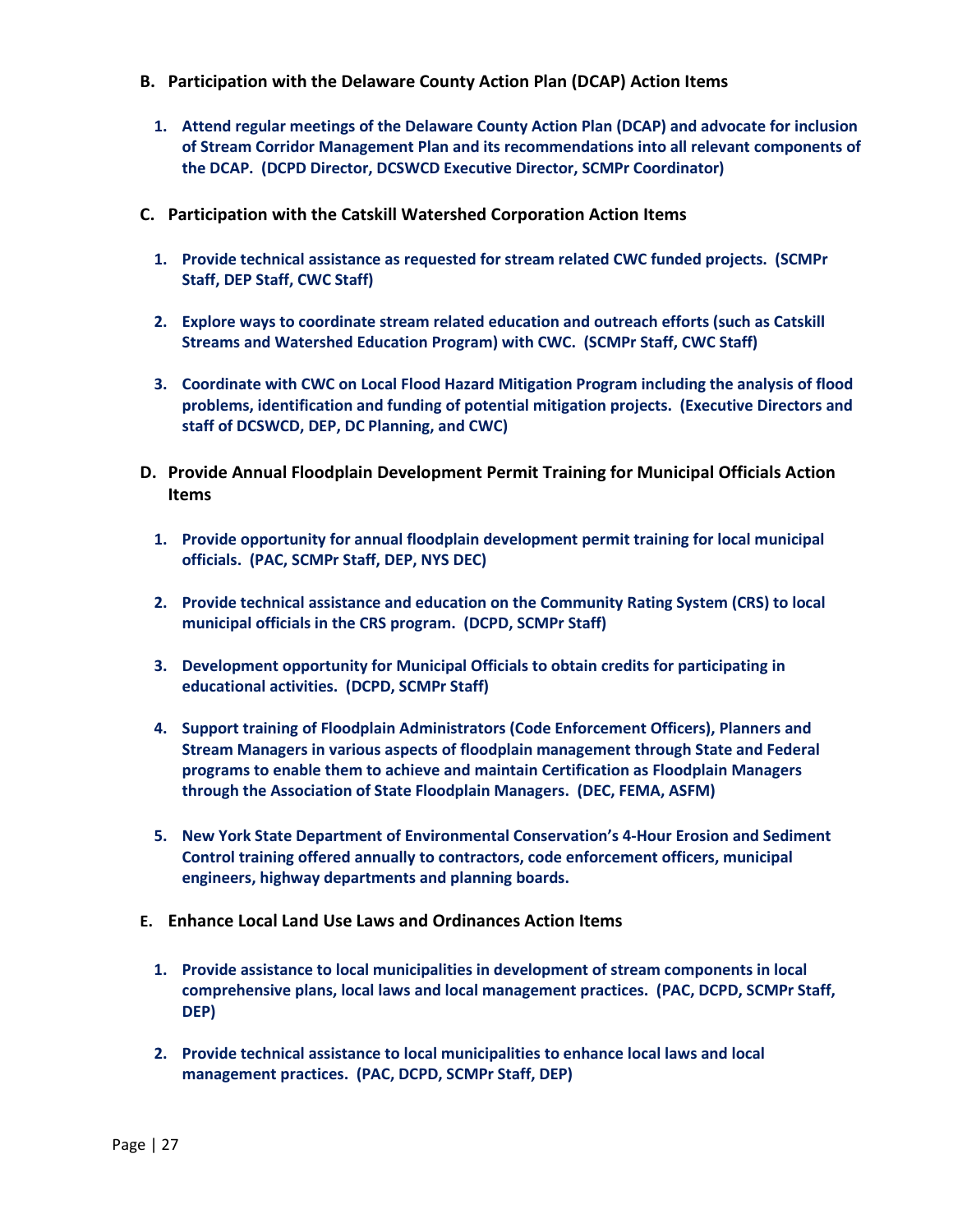- <span id="page-27-0"></span>**F. Streamline Stream Work Permitting Action Items**
	- **1. Work in cooperation with NYS DEC, US Army Corps of Engineers, DEP, and DCDPW to enhance the authority thresholds of the DCSWCD General Permit as delegated by the NYS DEC for approved stream management practices within the County. (SCMPr Staff, DEP RRE and SMP staff, US Corps of Engineers, DCDPW, Highway Subcommittee)**
- <span id="page-27-1"></span>**G. Provide Technical Assistance to Local Highway Departments Action Items**
	- **1. Continue to fund, provide technical assistance and support in the 2025 DCSWCD/DEP contract on the Medium Hydraulic Structure Study SMIP contract to evaluate watershed culverts for hydraulic capacity and prioritize them for upgrade through the SMIP. (DCDPW, SCMPr Staff)**
	- **2. Provide technical and regulatory permit assistance and educational support to municipalities for sizing and the design of routine culvert replacements. (SCMPr Staff, DCDPW)**
	- **3. Enable municipalities to apply for funding through the SMIP grants for infrastructure projects causing stream instability and/or water quality issues. (SCMPr Staff, DCDPW)**
	- **4. Support the membership of and attend regular meetings of Municipal Highway Superintendents and keep them up to date on status of SWCD projects, training opportunities and flood recovery efforts.**
	- **5. Advise and assist WBDR and EBDR communities and the DCPD with updates to the local Highway Management Plans to address best management practices as they relate to roadway and stormwater infrastructure improvements. (SCMPr Staff, DCPD, DCDPW and EBDR communities)**
	- **6. Provide technical assistance to highway departments and DCDPW by reviewing potential stream crossings including; large culverts and bridges. (SCMPr Staff, DCDPW and EBDR communities)**
	- **7. Continue to support best management practices for construction of stream crossings through the SMIP by allowing the acquisition of necessary equipment (i.e. dewatering pumps, hydroseeder, etc.) (SCMPr Staff, DCPD, DCDPW and PAC)**
- <span id="page-27-2"></span>**H. Geomorphic Assessments at Bridges and Culverts Action Items:**
	- **1. Continue to support the Delaware County Department of Public Work's (DC DPW) evaluation of Medium Hydraulic Structures (culverts) funded through the Delaware Watershed Stream Management Implementation Program grants. (SCMPr Program Coordinator, DCSWCD Engineering staff, DEP Project Manager and DEP Stream Engineering Coordinator and DCDPW)**
	- **2. Continue to give advice and/or fund municipalities through the grants program for the replacement of publicly owned stream crossing structures that are causing stream instability and/or water quality issues. (SCMPr Staff)**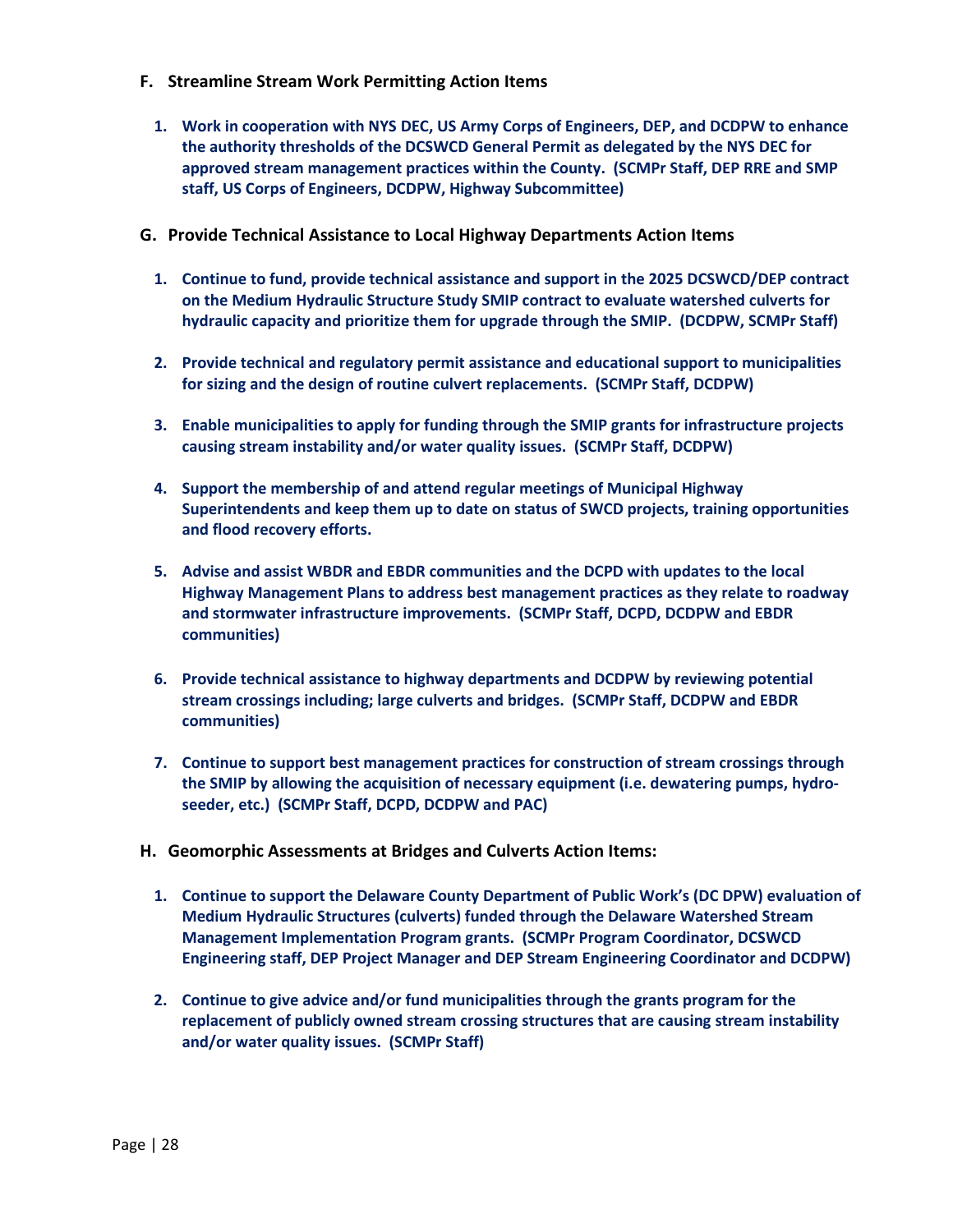- <span id="page-28-0"></span>**I. Continuation of Geomorphic Research / Assessments Action Items**
	- **1. Perform Rosgen Level II assessment of Steele Brook in Delhi. (SCMPr Staff, Delhi Flood Commission)**
	- **2. Identify other river segments requiring geomorphic assessment and management plans. (SCMPr Staff , as needed consulting services)** 
		- **a. Beech Hill Brook in the Pepacton Reservoir watershed scheduled for SFI to be completed in 2022 field season.**
		- **b. Additional SFI will be identified and prioritized in 2022-2024**
		- **c. Stream Feature Inventories (SFIs) completed in 2017 on Steele Brook and tributary to Elk Creek in the Town of Delhi, a combined 5.2 miles assessed.**
		- **d. SFI completed in 2018 on Little Red Kill in the Town of Middletown, 1.2 miles assessed.**
		- **e. SFI completed in 2019 on Huntly Hollow in the Town of Colchester, 1.5 miles assessed.**
		- **f. SFI completed in 2020 on the Management Unit 20 and 26 of West Branch Delaware River, 2.6 miles assessed.**
		- **g. SFI completed in 2021 on Management Unit 21 of the West Branch Delaware River, 2.9 miles assessed.**
		- **h. SFI completed in 2021 on Bagley Brook in the Town of Hamden, 6.7 miles assessed.**
		- **i. SFI completed in 2021 on Sherruck Brook, 2.5 miles assessed.**
		- **j. Complete a minimum of 6 SFIs by between 2018 and December 31, 2022.**
		- **k. Continue using nutrient loading estimates to prioritize SFIs and assessments when possible.**
	- **3. Perform stream assessment, survey, and monitoring using a drone in 2022. (SCMPr Staff)**
		- **a. Utility Crossing Site #9: West Brook at Rail Road Crossing, Village of Walton**
		- **b. West Brook Streambank Stabilization at Village Well, Village of Walton**
		- **c. West Branch Bank Stabilization at Fair Grounds, Village of Walton**
		- **d. Coles Clove Streambank Repair and Reinforcement, Town of Hamden**
		- **e. Little Red Kill Streambank Stabilization, Town of Middletown**
		- **f. Hamden Hill Road Stream Restoration, Town of Delhi**
		- **g. Dryden Brook Bank Reinforcement, Town of Tompkins**
	- **4. Continue bedload transport research in East Brook and its confluence with the West Branch Delaware River in the Village of Walton.**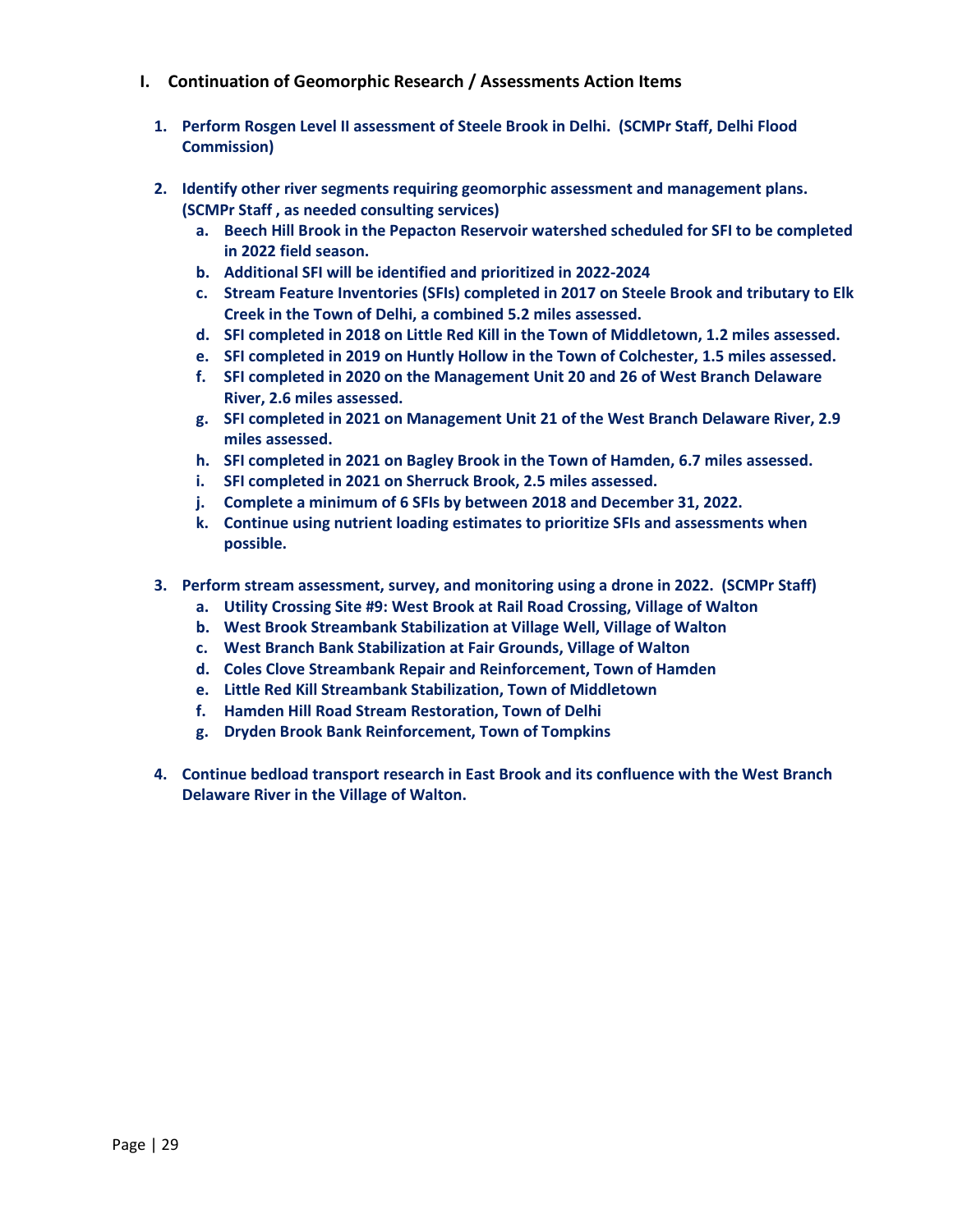- <span id="page-29-0"></span>**J. Adopt Principles of Stream Stewardship at the Municipal Level Action Items**
	- **1. Adoption completed for the following:**

| Towns:                        | <b>Villages:</b>     |
|-------------------------------|----------------------|
| <b>Andes</b>                  | <b>Delhi</b>         |
| <b>Bovina</b>                 | <b>Hobart</b>        |
| <b>Deposit</b>                | <b>Margaretville</b> |
| <b>Colchester</b>             | <b>Fleischmanns</b>  |
| <b>Franklin</b>               | <b>Stamford</b>      |
| <b>Halcott (Green County)</b> | <b>Walton</b>        |
| <b>Hamden</b>                 |                      |
| <b>Harpersfield</b>           |                      |
| <b>Kortright</b>              |                      |
| <b>Masonville</b>             |                      |
| <b>Meredith</b>               |                      |
| <b>Middletown</b>             |                      |
| <b>Roxbury</b>                |                      |
| <b>Sidney</b>                 |                      |
| <b>Stamford</b>               |                      |
| <b>Tompkins</b>               |                      |
| <b>Walton</b>                 |                      |

- **2. Promote and secure plan adoption and extension of MOUs within East and West Branch Delaware communities. (DCPD, SCMPr Staff)** 
	- **a. Memorandum of Understandings (MOUs) have been extended for all municipalities. These MOUs do not have an expiration, but have the opportunity to be terminated by either party upon 30 days written notice.**
- **3. Encourage municipalities to continue to develop stream stewardship requirements in their local comprehensive plans and land use regulations. (DCPD, SCMPr Staff, DEP)**
- **4. Encourage municipalities to continue to participate in the PAC and Sub-committees. (SCMPr Staff, DEP, DCPD)**
- <span id="page-29-1"></span>**K. Develop a Process for Updating the East and West Branch Delaware River Stream Corridor Management Plan Action Items**
	- **1. Seek input from PAC as to when to update the East and West Branch Delaware River Stream Corridor Management Plan and the Delaware Action Plan. (PAC, DCPD, SCMPr Staff, DEP staff)**
- <span id="page-29-2"></span>**L. Expand Public Education and Outreach Efforts Action Items**
	- **1. Fund and implement education and outreach activities identified and prioritized by the Project Advisory Committee. (PAC, SCMPr Staff)**
		- **a. Complete a minimum of 5 workshops and 5 trainings by the end of the 2025 DCSWCD/DEP contract.**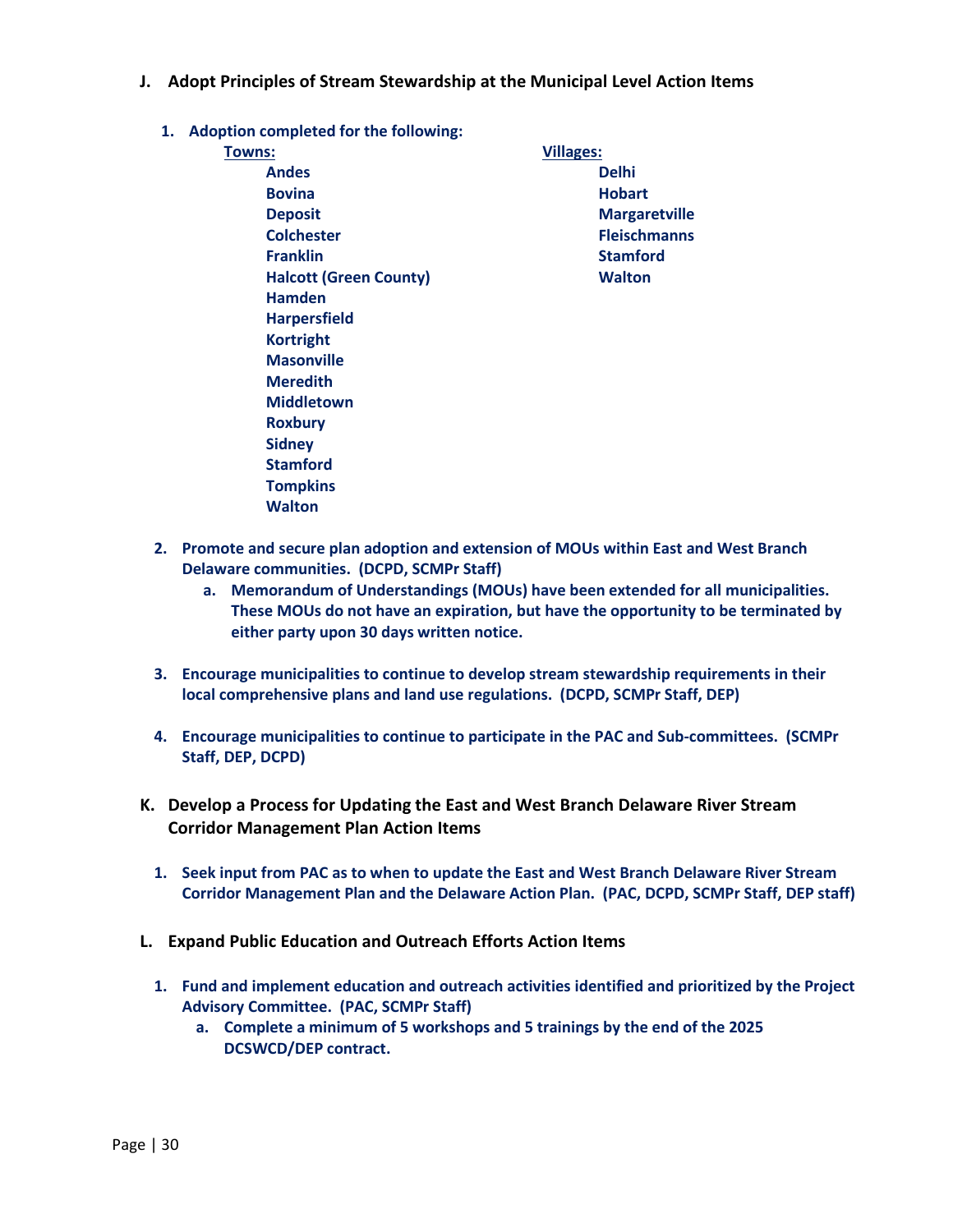- **2. Continue to educate municipalities and communities on the importance of floodplain function and the benefits of preserving floodplains, and opportunities for improving flood protection and reducing flood damages through the refinement and use of digital flood insurance rate maps (DFIRMs), the participation in the LFHMP, and other State/Federal programs such as the Community Rating System. (DCPD Staff, SCMPr Staff, NYSDEC)**
- **3. Develop and implement an education and outreach effort to support the LFHMP for a range of involved and affected stakeholders including community officials, involved outside government agencies, landowners, residents, and not for profit groups. (DCSWCD staff, DC Planning Department staff, Department of Watershed Affairs, DEP, CWC)**
- **4. Provide training and education opportunities for new officials appointed to office on the following three topics as made necessary by turnover 1) Getting to Know Your Stream Management Plan and Program; 2) Floodplain Management and the NFIP Program; and 3) Stream Process 101.**
	- **a. Getting to Know Your Streams and Stream Management Program booklet was distributed to Town Supervisors, Village Mayors and Highway Departments along with the Delaware Watershed Stream Management Implementation Program grant applications. The booklet features the three topics listed above and can be found on the Delaware County Soil and Water Conservation District's website: [www.dcswcd.org](http://www.dcswcd.org/)**
- **5. Work with and support area schools and BOCES programs to educate students and promote awareness of stream process, floodplain preservation and streamside vegetation. Develop and promote a stream awareness program that can be used in area schools and with youth groups. (SCMPr Staff, DCPD staff, DEP, CWC, BOCES and area schools)** 
	- **a. Continue to work with the Youth Climate Summit committee to plan a youth environmental conference and provide funding for Delaware County School students that are within communities with Stream Management MOU.**
	- **b. Work with the Water Discovery Center's Camp H2O in the planning and being on site during the day-long event. CSBI will lead riparian walks and supervise the use of the Stream Table and participate in other ways that enrich the students' understanding.**
- **6. Provide training and outreach to area real estate agents and bankers about the importance of preserving floodplains and the required disclosures of floodplain development permitting requirements. (SCMPr Staff, DCPD staff and DEP)**
- **7. Provide up-to-date information to the catskillstreams.org website as well as support for the revision and maintenance of the Catskill Streams website.**
- **8. Participate in the West-of-Hudson watershed-wide education and outreach efforts.**
- **9. Maintain an up-to-date project status and education outreach information on the Catskillstreams.org website.**